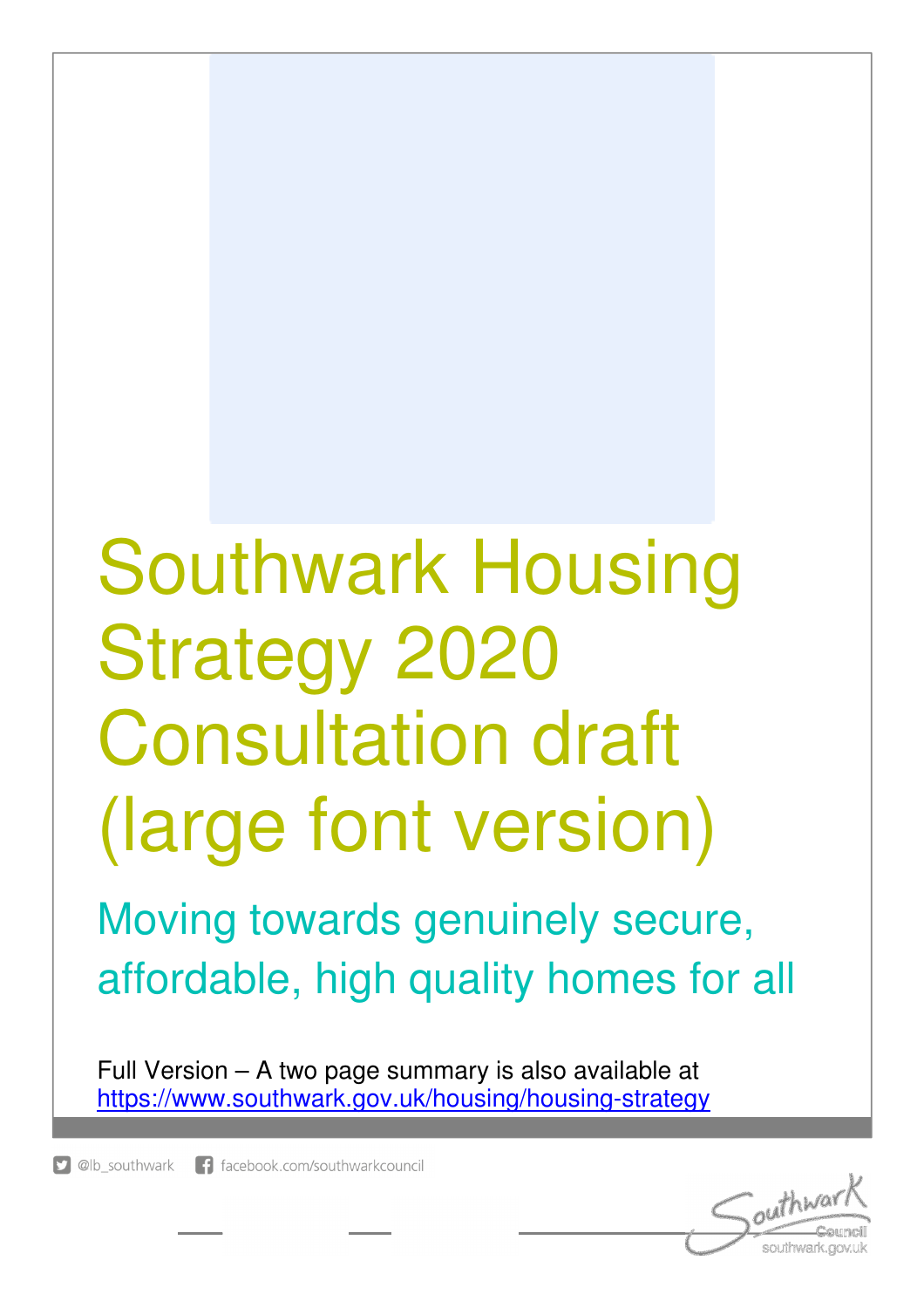# Introductory foreword

Welcome to our Housing Strategy 2020. We have developed this strategy to respond to the severe challenges facing the borough in relation to housing and the wider environment.

The housing crisis is growing, particularly in London. The housing market is simply not delivering safe, secure and affordable housing for too many of our residents. This needs to change. The cost of buying and renting privately is simply out of reach of a significant proportion of our residents, changes to the welfare system such as freezing local housing allowance (housing benefit) levels and introducing benefit caps have made the private rented sector even less of an option. The results of this are plain to see, we have over 10,000 families on our waiting list and over 2,000 households in temporary accommodation.

We also face a longer term threat from climate change and the council has declared a climate emergency to help combat carbon emissions and rising global temperatures, with a target to achieve carbon neutrality by 2030. This will be a factor in agreeing designs for new homes, determining the best methods of construction and improving the condition of existing homes. It is also an opportunity to reduce fuel poverty and improve air quality. There are many actions related to carbon reduction across all four of the principles of the housing strategy (in green shaded boxes). Actions from the emerging carbon reduction strategy will be

updated in our housing strategy action plan.

Southwark Council has a vision to create a fairer future for all in Southwark including the best start in life, quality homes, and great places to live, where people can lead healthy lives and improve their economic prospects.

Everyone should have a place that they are proud to call home. We remain committed to delivering good quality genuinely affordable homes for all our residents, delivering 11,000 new council homes by 2043, and working with housing associations and developers to maximise social rent and intermediate housing.

We are ensuring that more residents benefit from the opportunities that regeneration creates. Where older council homes need to be replaced, we will increase the number of council homes and build to the highest standards; and ensure investments in libraries, leisure centres and parks.

The lack of affordable housing is affecting the recruitment and retention of key workers who are essential to delivering high quality services to local residents. So we are exploring ways of prioritising homes for keyworkers.

Southwark Council is the biggest local authority social landlord in London and the fourth biggest nationally. We have invested over £500m of improvements in council homes since 2014. Now over 98% of our homes are decent. We will continue to invest to make sure all our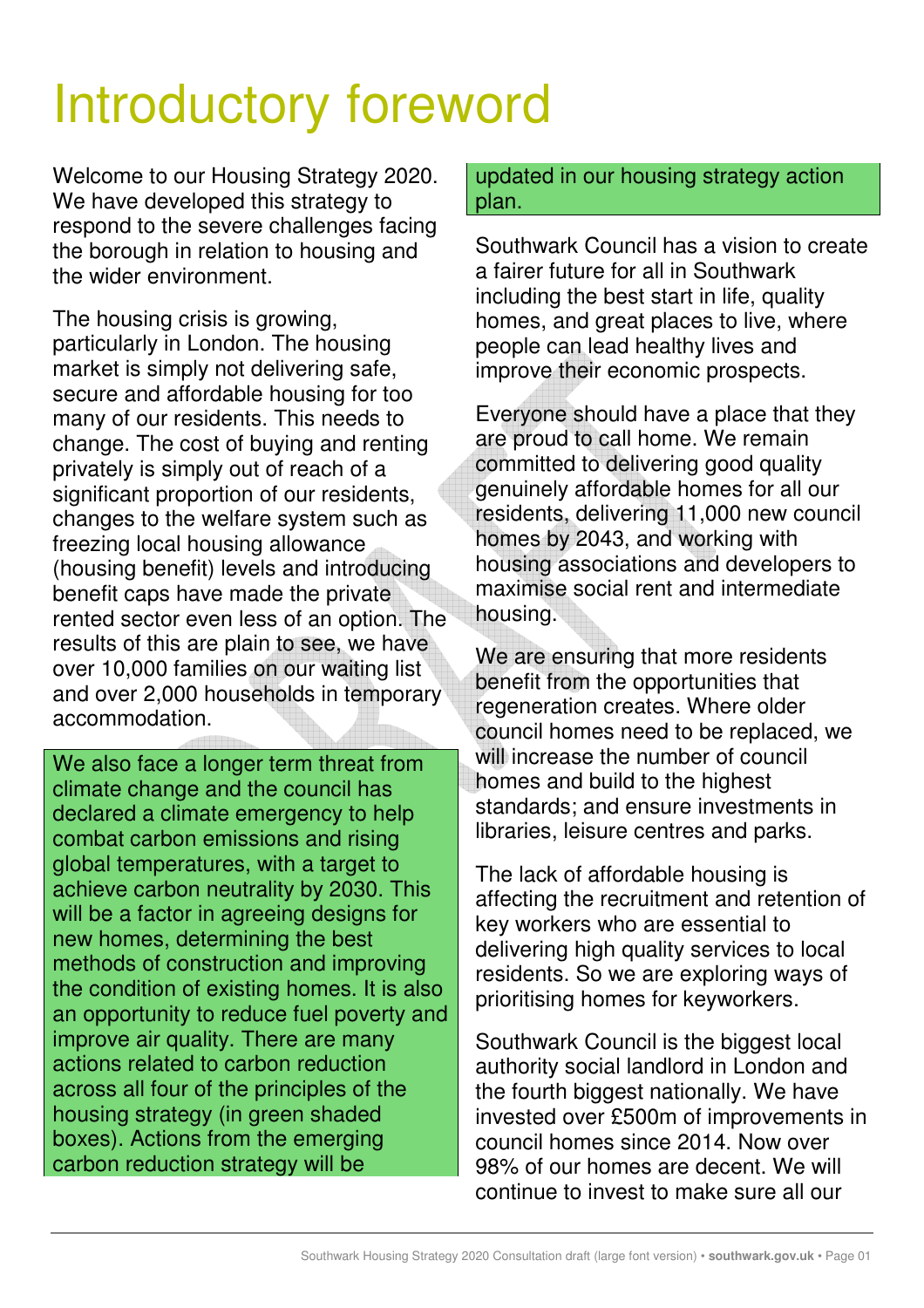housing estates are clean, safe and cared for.

Therefore this housing strategy continues the broad direction set in the Housing Strategy to 2043 agreed in 2015, with simplified clearer commitments and updated actions to deliver these. The previous housing strategy had been developed in response to feedback from the work of the Independent Housing Commission and the following community conversations on the future of housing in Southwark. Based on council consultations since then, it is clear that the fundamental housing issues remain the same as in 2015: a shortage of genuinely affordable housing; issues with poor quality housing, and insecure housing particularly in the private rented sector.

The four fundamental issues are affordability; quality; security and pride and responsibility. The four broad principles have been refocused on these key values, as follows:

- 1. Increasing the supply of quality new homes that people can genuinely afford
- 2. Demanding the highest standards of quality of homes
- 3. Ensuring housing provides security and support to meet housing needs and to help improve the health, wellbeing and economic resilience of residents.
- 4. Empowering residents and communities to have pride and responsibility in the running of their homes and neighbourhoods.

The past five years have been turbulent with changing housing priorities under different Prime Ministers. Our Southwark Housing Strategy has helped provide clarity on our approach and will continue to do so during any further uncertainty and potential impacts of Brexit.

In the face of an increasingly challenging funding position, partnership working is as essential as ever. We strongly encourage our partners to sign up to helping us deliver this housing strategy. If you have any ideas for how you can help we would love to hear from you. Please email your ideas and suggestions at housingstrategy2@southwark.gov.uk

- Cllr Leo Pollak Cabinet Member for Social Regeneration, Great Estates and New Council Homes
- Cllr Kieron Williams Cabinet Member for Housing Management and Modernisation • Cllr Johnson Situ - Cabinet Member
	- for Growth, Development and Planning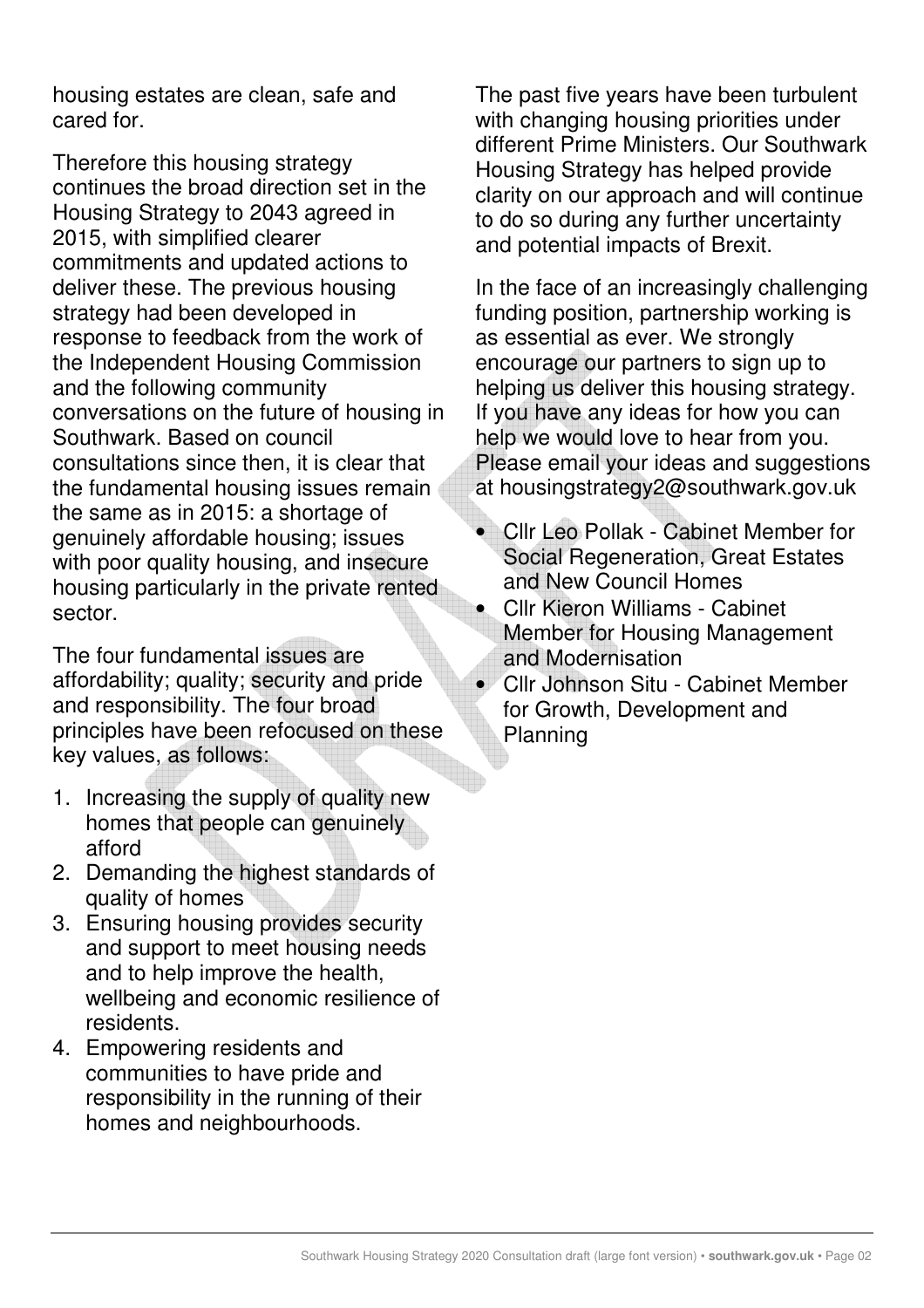# Principle 1. Increasing the supply of quality new homes that people can genuinely afford

#### Our commitments under this principle:

- Continuing to deliver 11,000 new council homes at social rents by 2043
- Maximising the supply of other forms of social rent and intermediate homes (including London Living Rent and shared ownership homes)
- Ensuring all new homes are of a high quality, including a mix of different types and sizes which respond to people's changing needs over time.
- Ensuring a supply of homes to meet specific needs including homes for people with disabilities and older people
- Increasing supply through making better use of existing properties

#### **Introduction**

We want Southwark to be a place where everyone has a decent home and borough where families can afford to remain and choose to do so. We want to retain our distinctive mix of communities as we continue to develop our long term plans for the borough.

Southwark is an inner London borough which presents both great opportunities but also big challenges in terms of housing. Private house prices and rents have risen rapidly over recent decades and are now out of the reach of a significant proportion of our local residents, and the benefit cap which has made the private rented sector unaffordable for people on low incomes. The average cost of buying a home in Southwark is £616,000 as of summer 2019. To buy on a 25 year mortgage with a 5% deposit, the monthly mortgage payments would be around £3,000. Therefore if a third of income was used on the mortgage, an annual income of £108k would be required to afford this. The lower quartile rent for a two bed in Southwark is £2,145 a month, assuming a third of income is used on rent, an annual income of around £77k would be required to afford this. However the median household income in the borough is about £31,000. Just under half of households in the borough have an income below £30k, and 81% of the residents in the borough have incomes below  $\mathsf{E60k}^1$ .



Our first priority is therefore to deliver more social rent and intermediate housing (including discount market rent and shared ownership homes) that provide genuinely affordable options for the majority of people who live in the borough. To ensure Southwark and London have the homes needed to meet the needs of the whole population we also remain committed to using all the

 $\overline{a}$ <sup>1</sup> CACI Paycheck 2018 data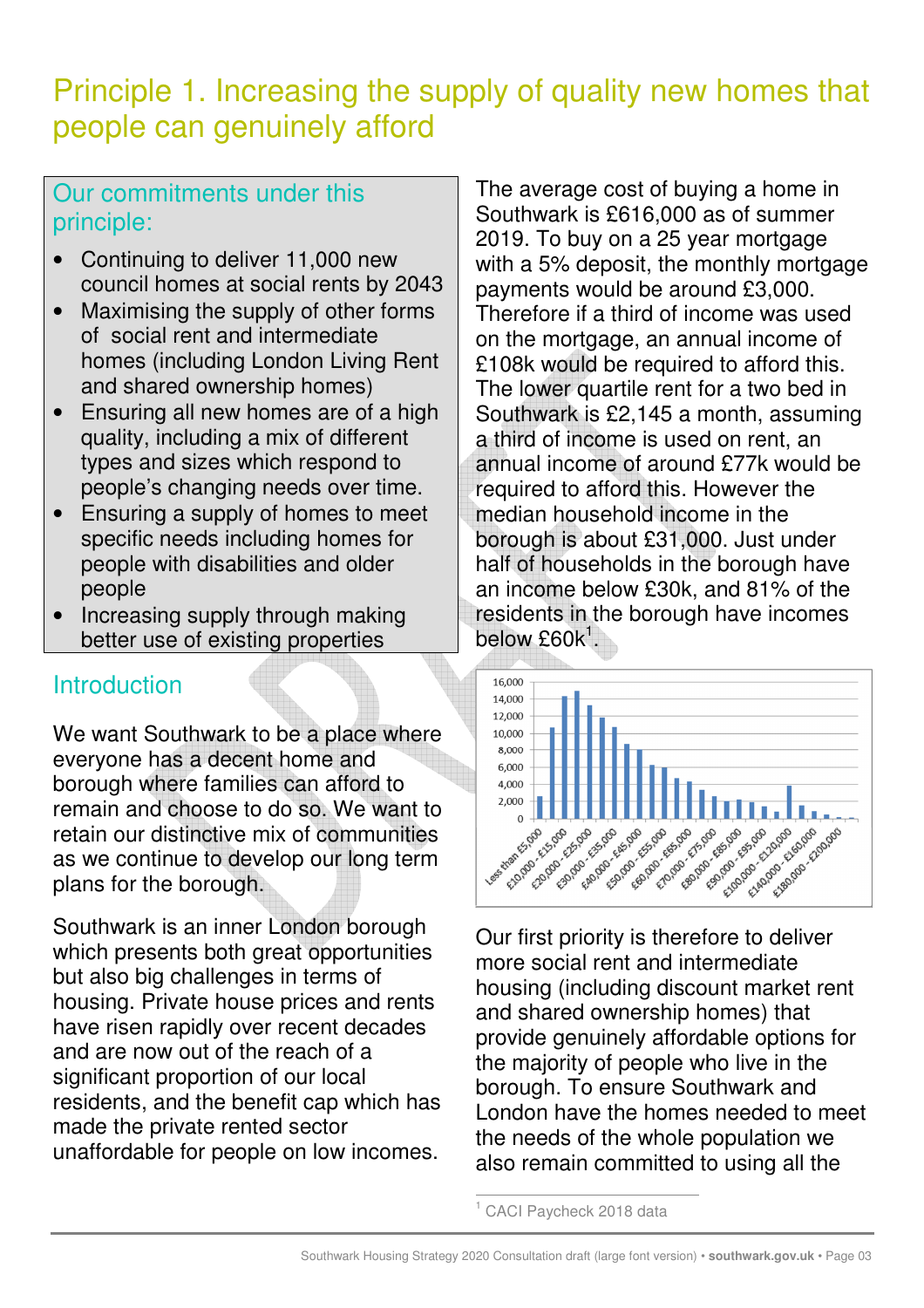tools at our disposal to increase the supply of all forms of housing. We will ensure a supply of housing for those on a mix of income levels and a mix of sizes and types to meet a range of needs, including for keyworkers who are essential for the provision of high quality public services.

Given the severe demand for social rent and intermediate housing it is essential we work together to deliver these homes. There are a number of partners in the borough who have the relevant skills, experience and resources to help increase the supply of homes. We will continue to maximise these opportunities. We will continue to creatively respond to the changing context of funding and models for delivering social rent and intermediate homes, to ensure a continued supply over the next 25 years and beyond.

#### Continuing to deliver 11,000 new council homes at social rents 2043

To ensure a supply of genuinely affordable housing the council is continuing with the ambitious plans to deliver new council homes as set out in the 2015 housing strategy. Therefore we have maintained our original target but added a new interim target. Therefore we will be:

- Continuing to build 11,000 council homes at social rent by 2043, of which 2,500 will be 'delivered or onsite' by 2022
- Building additional council intermediate housing, including shared ownership and intermediate rent.
- Ensuring high standards of new council homes through the New Homes Design Standards, setting a new bar for light, spacious, safe, low impact, fuel efficient homes.

#### **Identifying new opportunities working with residents**

Resident support is essential to ensure our success. The council is committed to ensuring local residents benefit from the opportunities being created right on their doorstep, and that this is better communicated to residents. Therefore we will:

- If estates need to be redeveloped, to increase the number of council homes and build to the highest standards;
- Guarantee developments on council housing land have at least 50% council rented homes
- Ensure residents benefit from any new council housing through the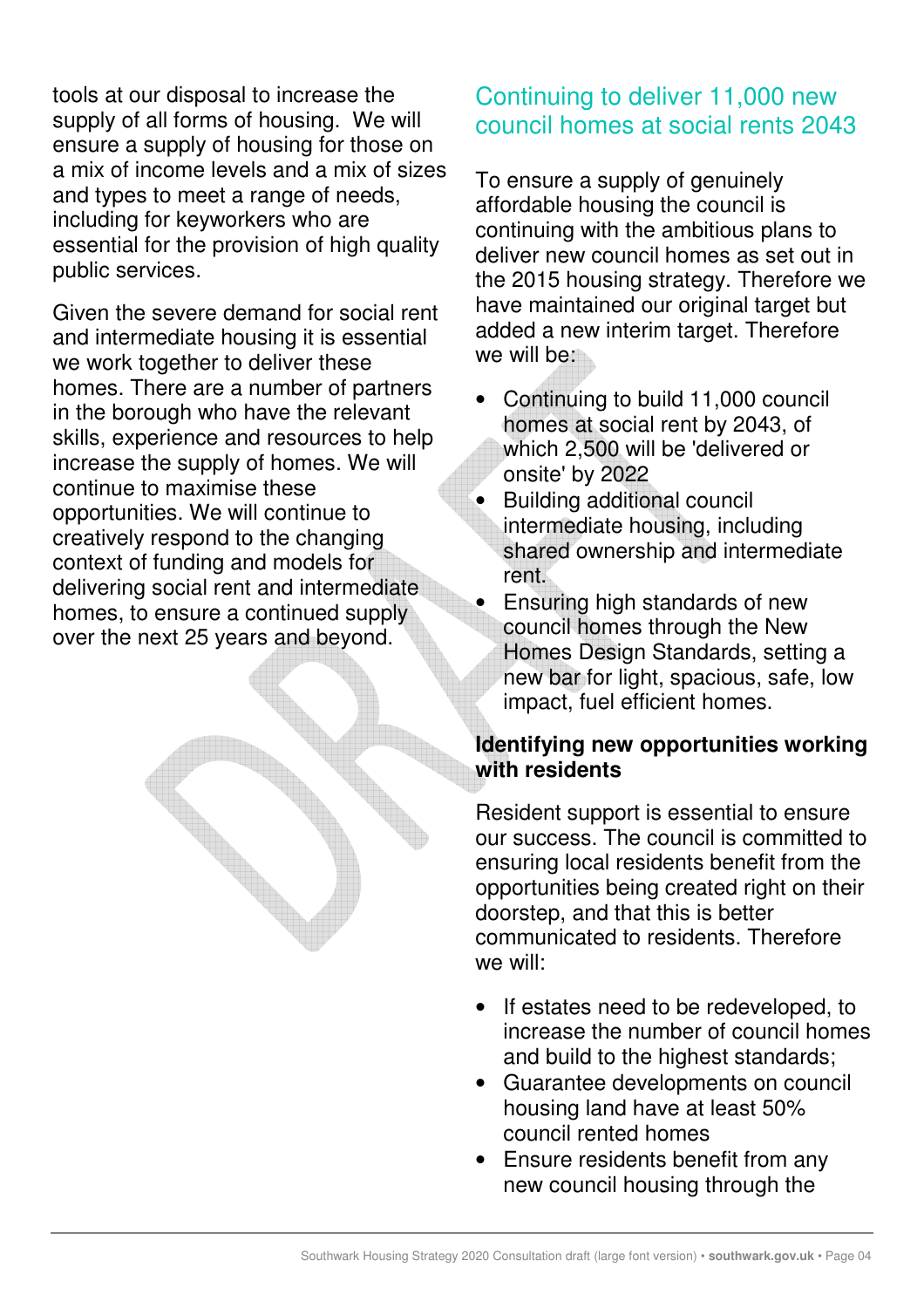Council's Great Estates Programme, to expand and enrich our estates (please see principle 2 for more information).

- Ensure a right to return for council tenants and resident leaseholders so local people can stay in the borough they call home
- Introduce ballots on any new estate regeneration, in accordance with the Mayor of London's grant conditions for estate regeneration.

#### **Choosing the most effective methods of delivery**

The council will continue to consider the best ways of delivering new homes, and will consider all development options to maximise use of land, grants, loans (including HRA borrowing), and where necessary cross subsidy through sales of private homes, other resources, and skills.

#### **Council delivery**

The council is taking a lead role in developing new council housing, using council staff and council owned land to deliver a significant number of new homes. This includes:

- Identifying sites for new council homes including: Infill development on existing estates, hidden homes and building on top of blocks
	- o Land re-designation
	- o Resident-led Estate regeneration and intensification
	- o Creating strategic partnerships with major landowners
	- o Freeing up land working with landowners and buying up stalled sites
- Establishing a Southwark Construction Company to build the homes and develop the skills our borough needs
- Ensuring the housing company is available to deliver other genuinely affordable housing products if the opportunity arises

#### **Delivering new council homes through effective partnerships**

The council is also considering how we can work jointly with our partners to deliver new council homes where this can increase the supply of council homes, or help resolve particular issues. This can take a number of forms such as working on Joint Ventures (with registered providers, developers or investors) land agreements or direct procurement. We will explore partnership working covering the following areas:

- Use of partner land Working jointly to deliver homes (council and private) including where partners may have land banks, stalled sites, etc.)
	- Use of Southwark land and airspace This will be considered where this would result in an increase in the number of council homes compared to council delivery.
- Sharing risk Where there may be benefits from sharing the risks of a development, while prioritising the council realising the fullest value of its own assets
- Sharing expertise Working with housing associations and developers to share knowledge and expertise to build up the capacity of council development staff
- Making best use of resources e.g. grants, loans, capital outlay to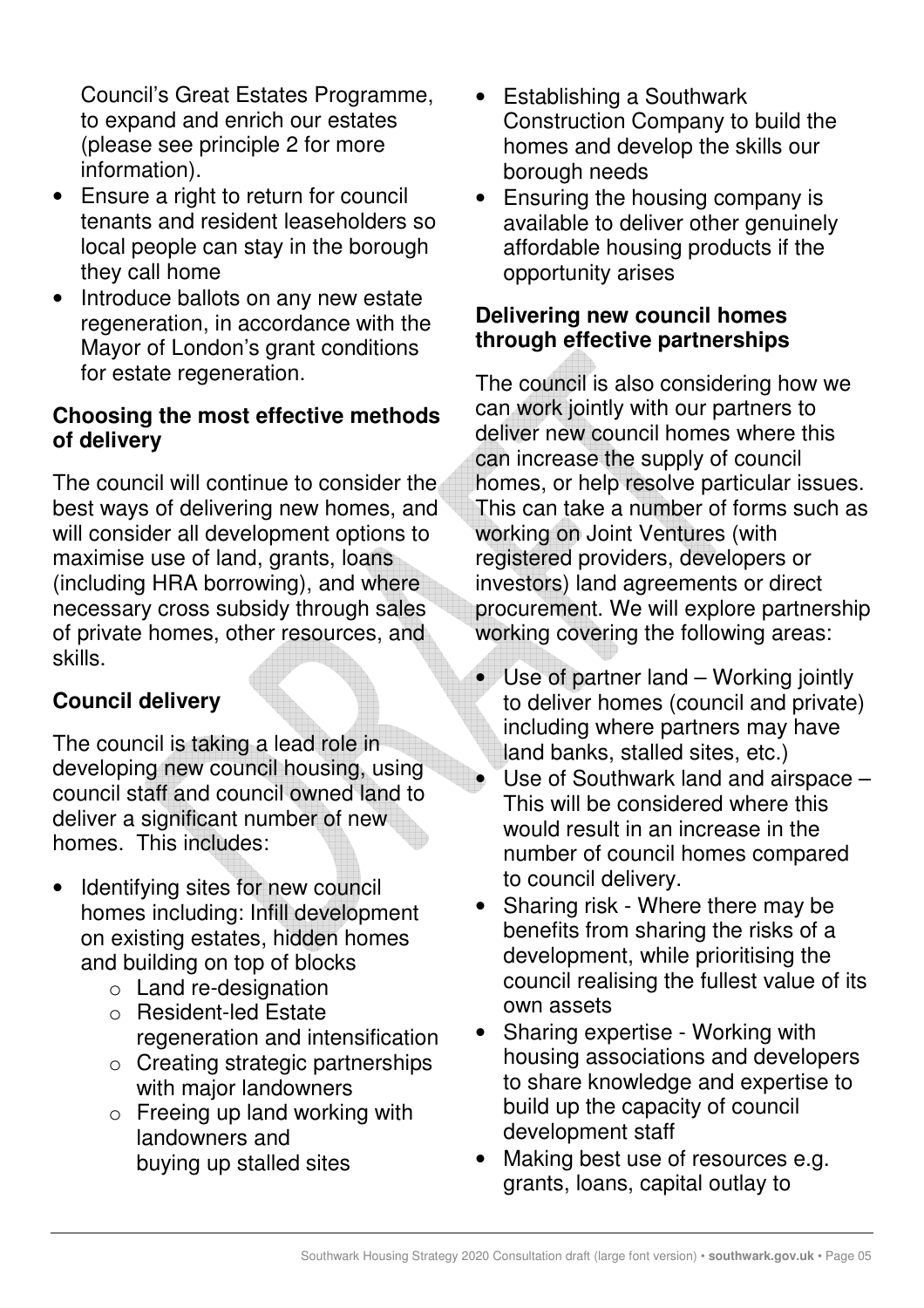maximise the supply social rent and intermediate housing.

- Maximising wider regeneration opportunities where this will help secure benefits to the wider area.
- Purchasing council homes directly from developers through S106 agreements, against our design and manageability standards for new council homes
- Working with third party community led development models

#### Maximising the supply of other forms of social rent and intermediate homes

Whilst the Council's key priority is delivering new council homes, the Council is also determined to ensure a supply of other forms of social rent and intermediate homes.

#### **Increasing the supply of social rent and intermediate homes supply though our planning policies**

A key tool to increase housing supply is through the council's planning policies. The council has developed a New Southwark Plan which sets out our planning and regeneration strategy for the borough up to 2033, ensuring that all areas of the borough provide homes for those on a range of incomes. We will do this through:

- Submission and adoption of the New Southwark Plan (NSP)
- Setting ambitious housing targets. through the New Southwark Plan (NSP), to significantly increase the supply of homes in all tenures including an overall target for over 23,550 net new homes between

2019/20 and 2028/29, of which at least 35% would be affordable homes. Our strategic target is 50% affordable housing which is to be achieved through building council homes and encouraging developers to provide a higher provision of affordable housing through grant funding.

- Maximising the supply of social rent and intermediate homes completed on privately led developments (including new council homes) through section 106 decisions
- Using the planning regime, including a streamlined planning process, to accelerate development

#### **Increasing social rent and intermediate homes and other housing supply through our regeneration projects**

In addition to the New Southwark Plan the council also has and continues to develop plans to regenerate specific areas of the borough, and increase housing supply.

Under our social regeneration approach, we want regeneration to work for everyone, to reduce health inequality, create jobs and opportunities and build council homes that are as good as, or better than, private homes. Southwark is a borough that is continuing to grow and change for the future and we will continue to work with our local communities to make sure that no one is left behind and that all those who live, work and visit our borough benefit from change.

Under the new Regeneration that Works for All framework, our new Social Regeneration Charters will set out the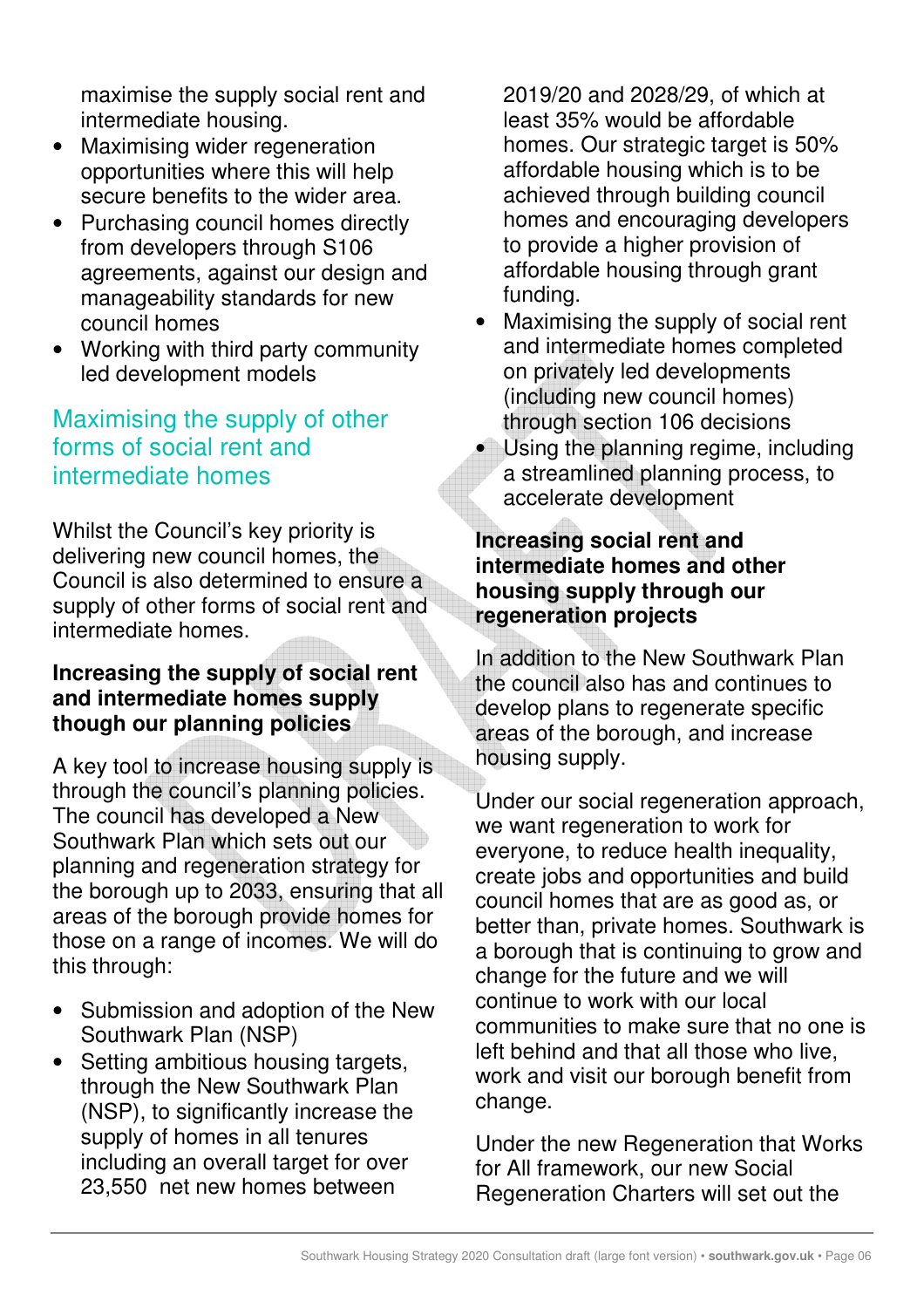policy context, vision and priorities for each regeneration area. Social Regeneration Place Plans sit underneath each Social Regeneration Charter and detail how the charter's vision will be implemented. They will include community investment commitments, developer commitments, council commitments and partner commitments. Area specific indicators will help monitor the impact that the charter and place plans are having. There are Social Regeneration Charters for Old Kent Road and Canada Water.

Our plans include:

- Implementation of the Regeneration Works for All Framework to support social integration to create new life opportunities, promote wellbeing and reduce inequalities.
- Unlocking new sites for housebuilding and help deliver a large number of new homes in the areas identified in our 4 Area Action Plans (AAPs) including
	- Old Kent Road AAP 20,000 new homes including 7,000 affordable homes of which 5,000 will be social rented.
	- Canada Water AAP A minimum of 4,500 homes on sites in the core area between 2011 and 2026, and with capacity for around 600 more homes in the wider AAP area, including a minimum 1,000 affordable homes)
	- Aylesbury AAP Replacing 2,700 homes with 4,200 new homes (between 2009 and 2027) including 2,100 affordable homes (of which 75% will be social rent and 25% intermediate).

• Peckham & Nunhead AAP – A minimum of 2,000 net new homes (between 2011 and 2026) including a minimum 700 affordable homes.

#### **Working with our partners to increase social rent and intermediate housing supply**

Many of our partners have their own plans to increase social rent and intermediate housing supply and we are keen to encourage and support this. Our plans include:

- Encouraging housing associations to maximise the supply of traditional social rented homes
- Working with HAs and developers to ensure that where any "Affordable Rent" properties are developed, due to viability reasons, that these are at rent levels which are affordable to Southwark residents, and below the Local Housing Allowance (LHAs) level • Securing 1,000 new intermediate homes by 2022, prioritising London Living Rent
- Providing opportunities for home ownership through ensuring a supply of affordable intermediate housing that is affordable to those on low to mid incomes. This could include traditional shared ownership, London Living Rent, Discount Market Sale and shared equity.
- Introducing a new intermediate rent housing list which will prioritise intermediate housing for Southwark key workers and other set priority groups.
- Working to deliver new homes through Community Land Trusts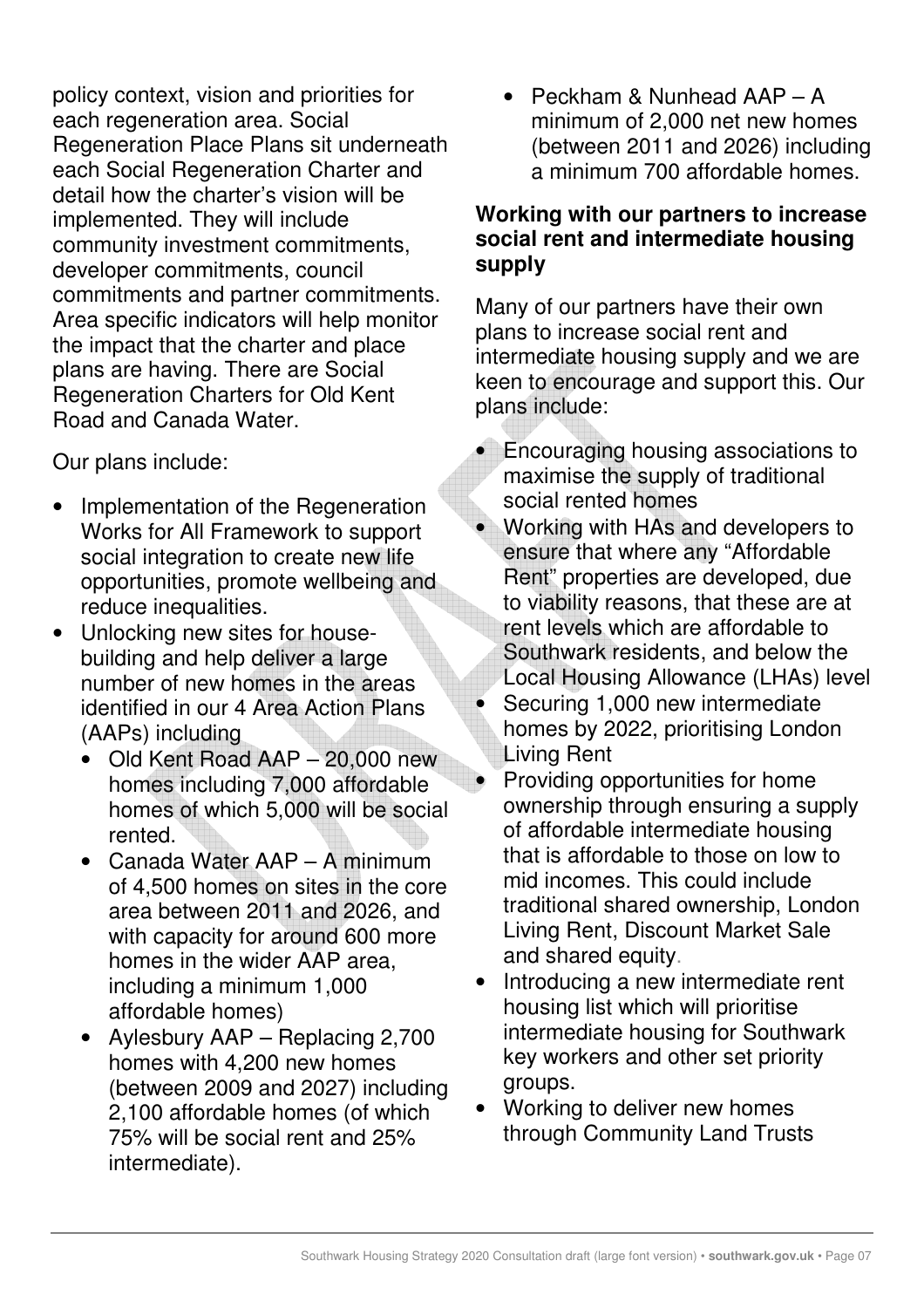Ensuring all new homes are of a high quality, and include a mix of different types and sizes which respond to people's changing needs over time.

It is essential we increase the supply of high quality housing and that this includes a mix of housing types to meet the diverse needs of our communities, and that any new developments are well planned to ensure wider benefits to local residents.

All new homes, regardless of ownership, must be built to the highest standards of quality and design, as part of attractive well designed neighbourhoods which promote wider economic, health and social wellbeing. New homes should be energy efficient with low carbon emission, to contribute towards meeting the Council's carbon reduction target and to help improve local air quality. Our plans include:

- Requiring a mix of dwelling sizes as set out in the New Southwark Plan
- Achieving minimum 35% regulated carbon emissions reduction on Part L of 2013 Building Regulations on all major developments
- Ensuring New homes on all major developments to be zero carbon as per London Plan Policy 5.2, achieved either on-site or via financial contribution for off-setting.
- Exploring more ecological forms of construction.
- Continuing to ensure that every new development has enough GPs, school places and parks to support residents

#### Ensuring a supply of homes to meet specific needs

Southwark is committed to becoming an age friendly and dementia friendly borough providing homes and neighbourhoods that will support people to live long and healthy happy lives in their own community. More information on this aspect on increasing supply is included under principle 3. Our plans include:

• Requiring that new developments include provision for those with specialist needs, or where not suitable, securing payment towards adapting other properties to maximise independence for people. The specialist needs include physical disabilities, mental ill-health, learning disabilities, young people who are leaving care, older people, etc.

#### Increasing supply through making better use of existing properties

Given the demand for housing, it is essential that we are using all the stock in the borough as efficiently as possible. This includes working to reduce the number of vacant properties, reducing the time to let properties, and making better use of the stock through trying to reduce under occupation. We will make better use of the existing stock by:

- Seeking to expand the existing Home Purchase Grant Scheme, using right to buy capital receipts, to increase the supply of council properties available to let on secure tenancies
- Turning around routine council voids within 28 days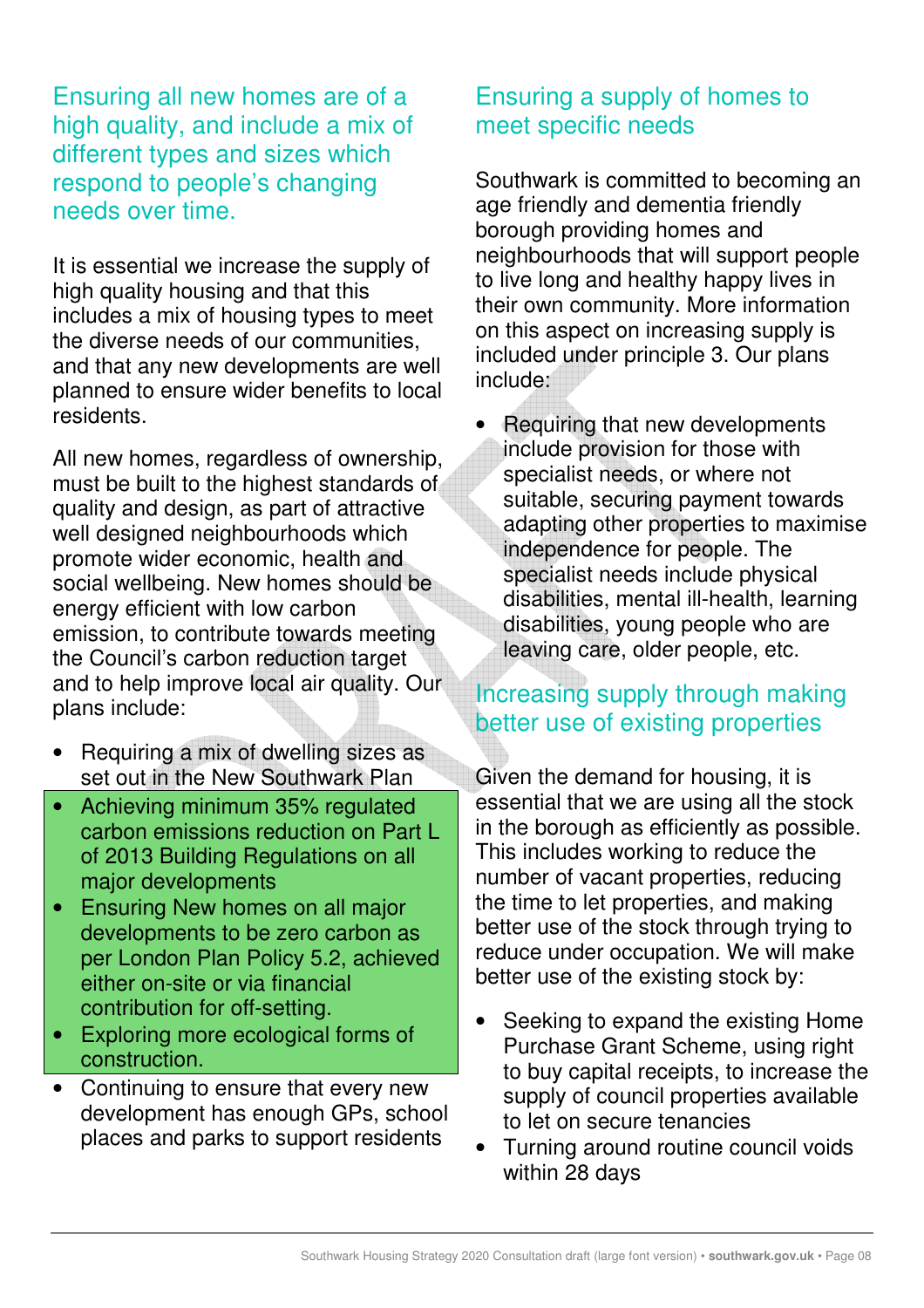- Providing incentives and opportunities for under-occupiers in social housing to downsize. This includes promoting our Smart Move scheme which provides an individually tailored package of financial and practical support, and home swaps to assist people to downsize to smaller homes, which may better suit their needs.
- Ensuring social housing is going to those who need it most by detecting fraud through data matching and tenancy checks to identify fraudulent homelessness and right to buy applications, and unauthorised subletting
- Providing grants, loans free impartial advice, support and refurb options to bring long-term empty properties back into use, ideally as long-term private rented sector homes for families. The Empty Homes Service specifically targets long term or derelict properties, as these can generate wider community issues. It also addresses vacant commercial properties (e.g. public houses, or spaces above shops which could be suitable for residential accommodation.
- Exploring options for an "ethical" lettings agency to encourage absent absentee home owners to let their property to Southwark Council at affordable rents.
- Exploring the scope for a council-run lettings agency offering model PRS tenancies for families in temporary accommodation, and guaranteed yields refurbishment and management service to landlords.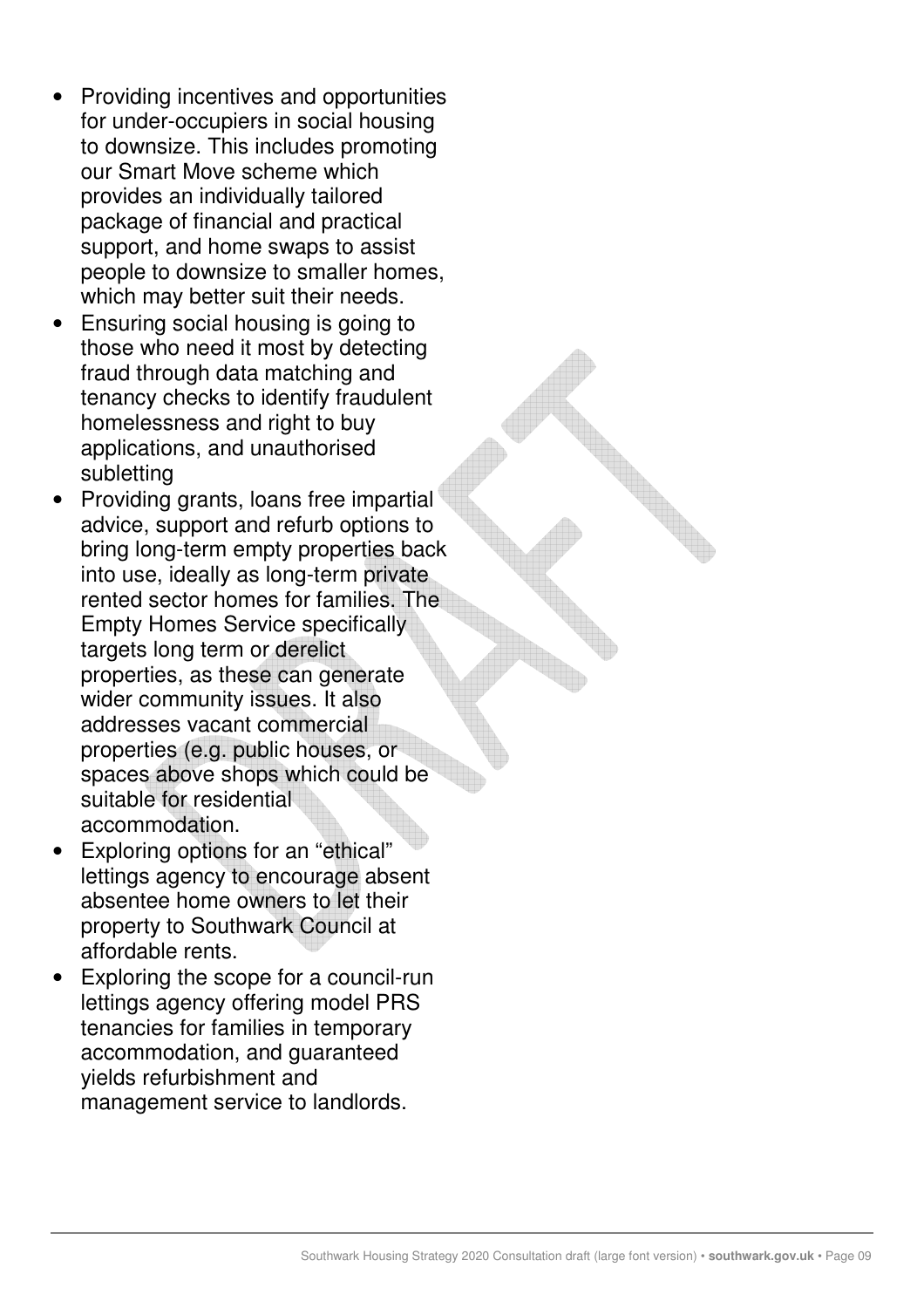## Principle 2. Demanding the highest standards of quality of homes

Our commitments under this principle:

- Investing in our council homes to make them fully fit for the twenty-first century.
- Delivering the Great Estates Programme
- Improving quality standards in the housing association sector
- Improving quality standards in the private rented sector

#### **Introduction**

Good quality housing is essential for everyone's health and wellbeing. Since the housing strategy was agreed in 2015 there has been considerable progress in improving the condition of the council rented stock, with 98% of council homes now meeting the Decent Homes Standard. There has also been some notable progress in the private sector through use of enforcement powers and changes to licensing rules. However there is still too much poor quality housing in the borough.

This principle sets out how conditions will be improved in the borough's existing housing. Principle 1 has already set out how the Council will ensure that all new properties are developed to high standards of quality.

The Council also has an aim of becoming a carbon neutral borough by 2030. It is important that this is factored in to improving the condition of existing homes. As stated the council is developing a carbon reduction strategy and actions from this strategy will be updated in our housing strategy action plan in future years as they are agreed.

Investing in our council homes to make them fully fit for the twentyfirst century

Following the community conversations on the future of council housing the council reaffirmed the commitment to retaining the council's housing stock and investing in it for the future. The Council has made considerable progress to ensuring every council home is warm dry and safe. Improving the condition of council homes and improving energy efficiency remains a key priority for the council to make our homes fit for the 21<sup>st</sup> century. This will include:

- Delivering the Housing Investment Programme and carrying out improvement works to our stock and the surrounding area.
- Developing and delivering the Heat Networks strategy and improvement plan
- Providing a quality kitchen and bathroom (K&B) for all council homes
- Implementing a repairs improvement plan so more jobs are done right first time
- Enhancing value for money in our repairs and major works contracts,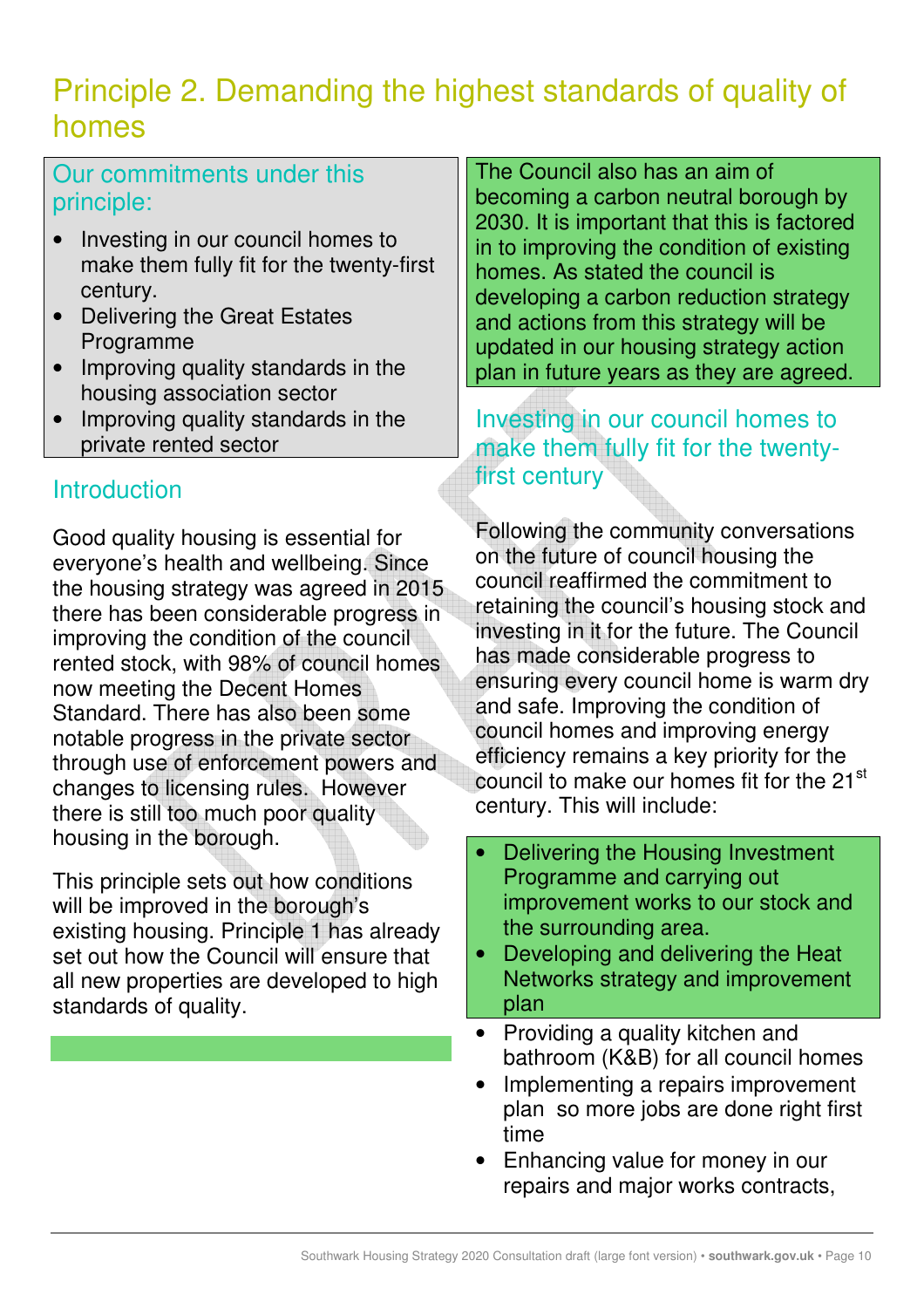and providing a range of repayment options for leaseholders affected by major works programmes.

- Preparing and maintaining the council's Housing Revenue Account (HRA) business plan to provide both short and long-term projections for HRA revenue and capital, and to indicate the affordability of spend on our own stock and the delivery of the new build homes target
- Continuing on our improvements to our gypsy and travellers sites to ensure high standards, particularly focusing on improving fire safety.

#### **Fire Safety**

Fire safety remains a top priority for the council in all tenures. In our council stock we are continuing to improve fire safety. We have a well trained Fire Safety Team, which co-ordinates approximately 4,000 Fire Risk Assessments a year and ensure identified actions are carried out in appropriate timeframes.

We will continue to identify any specific issues in relation to fire doors and other high risk areas such as compartmentation. We have also fitted sprinklers to all supported and extra care housing and hostels, where some of our most vulnerable residents live.

We have adopted a very careful approach to the management of common areas, allowing residents some small items in common parts (except where specific risks have been identified). Fire Safety is also a priority on our Travellers sites, which has informed refurbishment works and where regular advice is provided.

While none of Southwark Councils blocks over 18m are fitted with ACM cladding, we are testing the fascia construction of all blocks over 18m and will undertake works to address any identified issues. We are also working to replace any wooden sections of façade that have been identified on a number of blocks across the borough. The Fire Safety Team also ensures all council new builds and refurbishments are safe and compliant with current legislation.

As part of our commitment to fire safety, we will:

- Undertake regular Fire Risk Assessments to all relevant stock and ensure any resulting actions are completed or programmed.
- Continue to publish fire risk assessments for our blocks 7 storeys and above online and make all others available on request.
- Quickly implement any of the recommendations that result from the tragic Grenfell Tower fire enquiry that would apply to our stock.

#### Delivering the Great Estates Programme

In addition to improving housing, it is also important that we make the necessary investment in the wider estate to improve the look, feel and lived experience of our estates. The council has launched a Great Estates Programme to ensure every estate is clean, safe and cared, for and to give residents the tools to garden and improve their estate.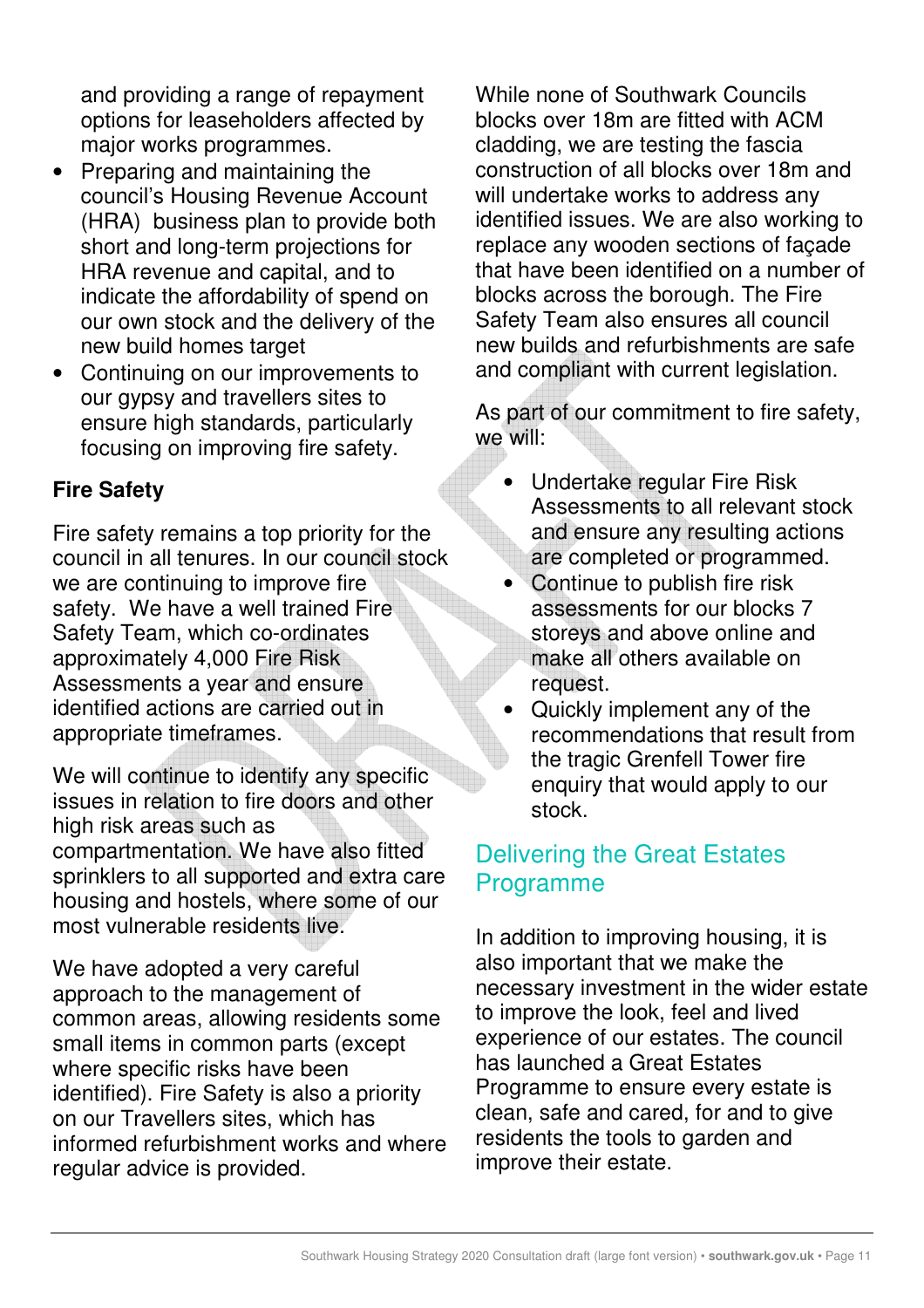The key elements of the programme are:

- An "expand and enrich" approach which includes identifying appropriate sites on our estates for building new council homes in exchange for delivering wider estate benefits.
- A set of Great Estates guarantee and commitments to ensure the basics are being done well with a clear set of expectations for the council and residents.
- Estate improvement plans To help enrich our estates, the council is also developing Estate Improvement Plans to create new opportunities for residents to come together to improve the shared living experience of our estates, which is currently being piloted on seven estates.

#### Improving quality standards in the housing association sector

Around 12% of the stock in the borough is owned by a large number of housing associations. The Council will work with housing associations to encourage them:

- To improve their stock where required
- To publish their fire risk assessments online
- Quickly implement any of the recommendations that result from the tragic Grenfell Tower fire enquiry
- Share best practise in regards to fire safety

#### Improving quality standards in the private rented sector

More people in Southwark are living in private rented homes than ever before. Our ambition is to transform the private rental sector so that all homes provide good quality, secure accommodation. We will work with landlords to support and encourage them to drive up standards in the private rented sector, whilst also cracking down on rogue private landlords. We believe everyone should have a good quality home no matter who their landlord is. We want to work with landlords to increase security, certainty, affordability and stability for their tenants, especially families with children.

Part of our efforts to improve the quality of the private rented sector involve empowering our private rented sector residents to be able to demand improvements themselves. This is covered in Principle 4.

We will improve standards in the private rented sector through:

- Maximising use of our existing licensing schemes using the Southwark Private Rental Standard to improve conditions and management standards in the private rented sector
- Continuing to issue licenses to ensure all HMO's comply with the improved HMO standards to protect the health and safety of our residents
- Introducing new five year selective and additional licensing scheme to start in 2021 to improve conditions and management standards in the private rented sector.
- Seek to expand selective and additional licensing.
- Introducing a Gold Standard to identify good landlords, support inexperienced ones and challenge those that fail to improve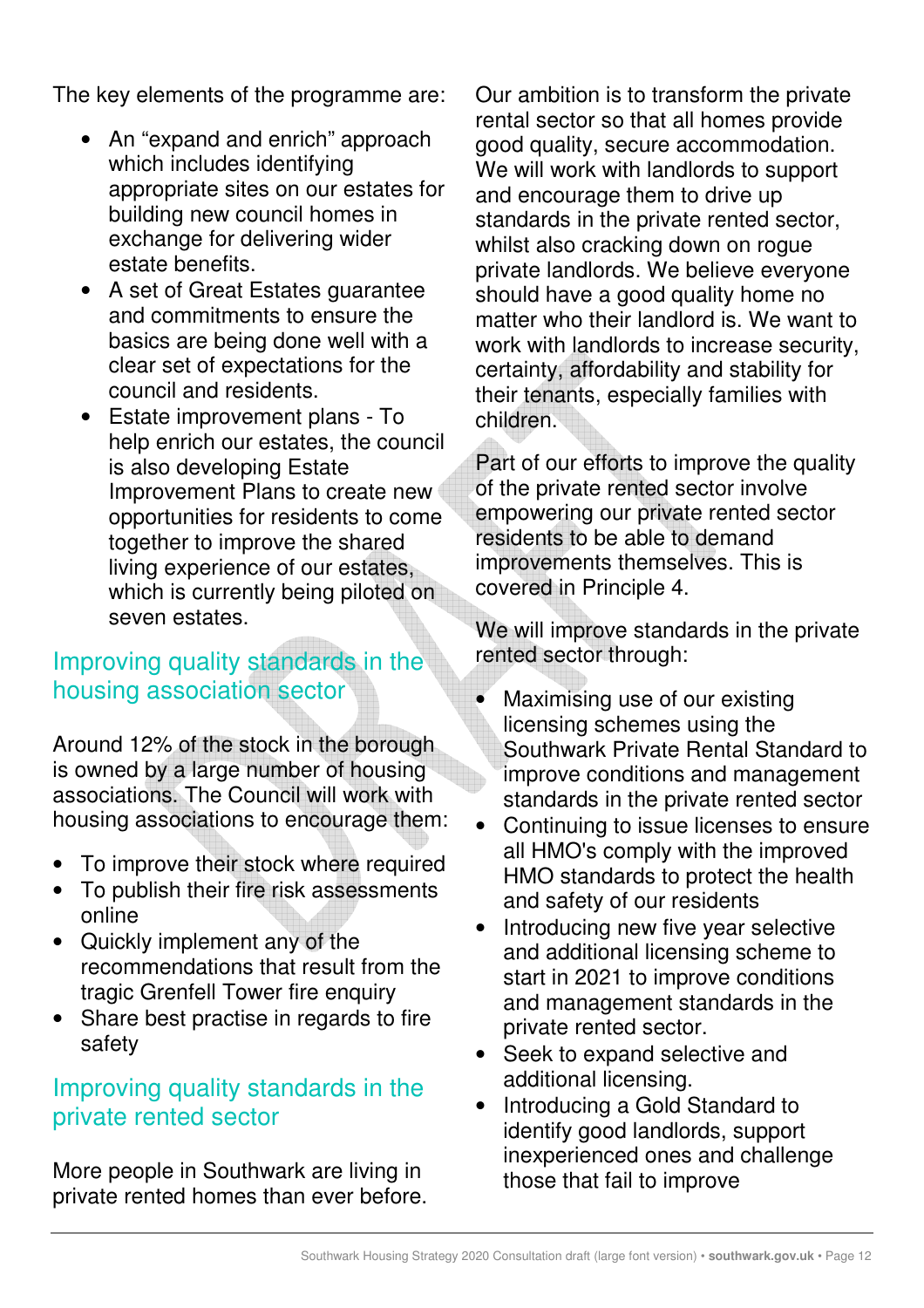- Improving the inspection regime of accommodation we procure for homeless and vulnerable households using our accreditation standards."
- Working with local and London-wide campaign groups and households in temporary accommodation to form a Renters Union (as per principle 4)
- Taking a zero tolerance approach to landlords where the health and safety and welfare of residents are put at serious risk, through our enforcement action.
- Continuing to crack down on rogue landlords and lettings agencies, and publicising successful prosecutions and civil penalty notices as a deterrent to others
- Continuing to work in partnership with landlords, through our private sector landlords' forum, to spread good practice
- Providing a range of advice, support and incentives for good landlords to work with us, particularly those who offer longer tenancies for families.
- Working to persuade private landlords to publish their Fire Risk Assessments online.
- As per principle  $1 -$ Using grants and loans programmes to bring long-term empty properties back into use as long-term PRS homes for families.
- As per principle 3 Working with the Mayor of London to lobby for improvements to reform private sector tenancies to give longer term security and rent certainty.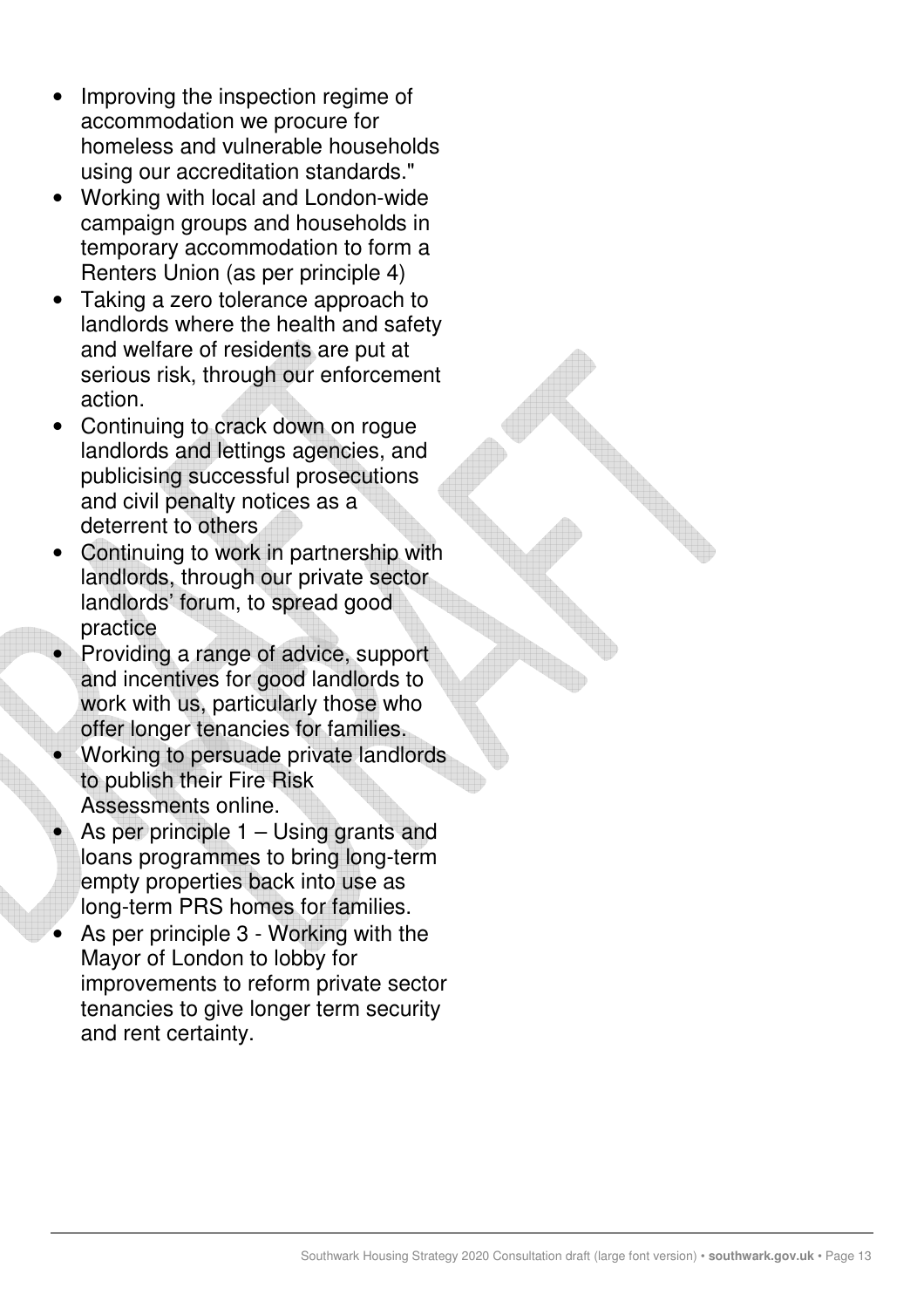Principle 3. Ensuring housing provides security and support to meet housing needs and to help improve the health, wellbeing and economic resilience of residents.

#### Our commitments under this principle:

- Increasing security of tenure for residents in the borough
- Connecting residents to the services and support they need across health, education, training, employment and financial advice
- Supporting residents with specific needs to live as independently as possible for as long as possible in their own communities
- Preventing homelessness wherever possible, with a focus on finding long term sustainable housing solutions, and minimising use of temporary accommodation
- Working in partnership locally and across London to bring an end to rough sleeping in Southwark

#### **Introduction**

Good and affordable housing is fundamental to helping improve the health, wellbeing and economic resilience of our residents. Poor housing conditions can have a serious detriment on health and wellbeing. A lack of housing security can also have impacts on mental health. Good warm dry and safe housing can help empower residents by providing places and links through to education and training. Regardless of a person's health, disability or age, a quality home helps provide the basis for a fulfilling and independent life and to be an active participant in their community.

Housing has a key role to play in helping residents to improve their job prospects which can be a key defence against issues around affordability and welfare benefit caps.

We are committed to working together with our residents and other partners to empower and support residents to develop the skills that will help them to live independently and healthily, and to fulfil their own housing requirements over time.

Anyone can become homeless at any point. We will continue to provide a safety net for those in greatest need. We will work with individuals, families and partner organisations to help reduce the chance of becoming homeless through early intervention, through provision of tailored advice and support, to help people get back on track as quickly as possible.

While Southwark generally has a younger population compared to nationally, the actual number of older people is projected to increase, particularly those aged over the age of 85. This will create a real challenge in the delivery of care and support services for older and other vulnerable people. To help meet this challenge we will need to continue to work creatively with partners including health, housing and voluntary organisations to provide quality and affordable age friendly housing across the borough, and to deliver sustainable solutions to address specialist housing needs.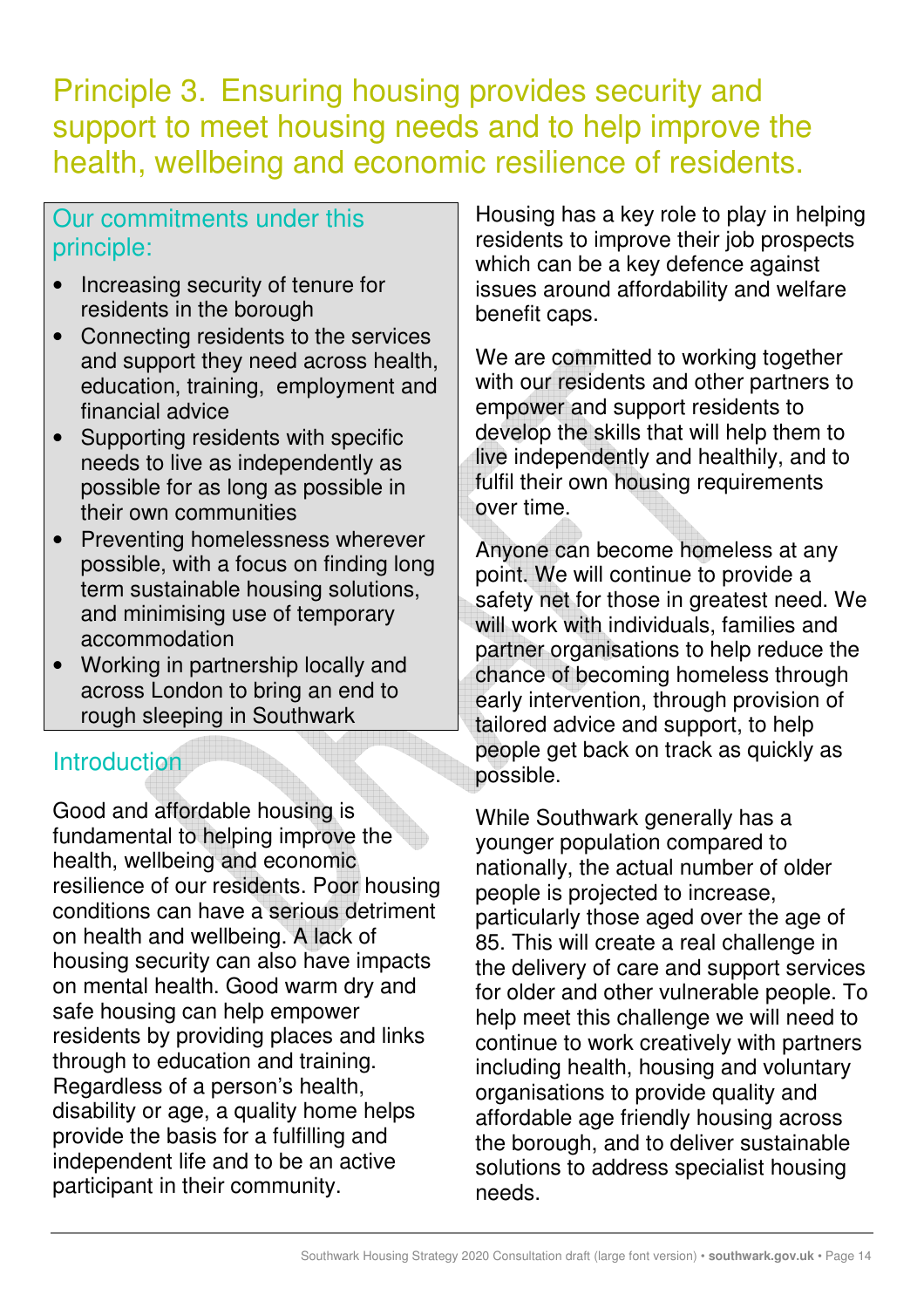#### Increasing security of tenure for residents in the borough

We will increase security of tenure for residents through:

- Continuing to offer secure lifetime tenancies on all lettings of council rented homes at council rents
- Encouraging all housing associations to continue to offer lifetime tenancies instead of fixed term tenancies.
- Working with private landlords and the Mayor of London to develop the London Model for reforming private sector tenancies including
	- o open-ended tenancies with no fixed term
	- o ending 'no-fault' ('section 21') evictions;
	- o protecting the rights of landlords to regain possession of their properties where they have a legitimate reason to do so.
	- o scrapping all break clauses in tenancy agreements
	- o increasing landlord-to-tenant notice periods to four months
	- $\circ$  providing tenants with more certainty over future rent payments
	- o assisting the development of a universal register of PRS properties
- Preventing homelessness and finding long term sustainable housing solutions for people threatened with homelessness (see homelessness commitment for further detail)

#### Connecting residents to the services and support they need across health, education, training, employment, and financial advice

Long term housing provides a solid and stable based for residents to improve their health, wellbeing and economic resilience, and this in turn can then contribute to being able to retain housing. Housing services can also play a key role in this process.

The council remains committed to the ambition to be "more than a landlord" through connecting people to the services and support they need – across health, education, training and employment. This is another area where there are clear benefits to working with our housing association and voluntary and community sector partners to share good practise and to use resources as efficiently as possible.

We will do this by:

- Providing targeted housing management and support to those people with particular needs and requirements (e.g. those with learning and/ or physical disabilities, autism, mental health issues or chronic illness, or facing financial exclusion or eviction), to ensure they can live as independently as possible
- Working with housing associations to encourage them to all provide targeted housing management and support to those people with particular needs and requirements as per the bullet point above.
- Investing in mental health awareness training for all housing service staff to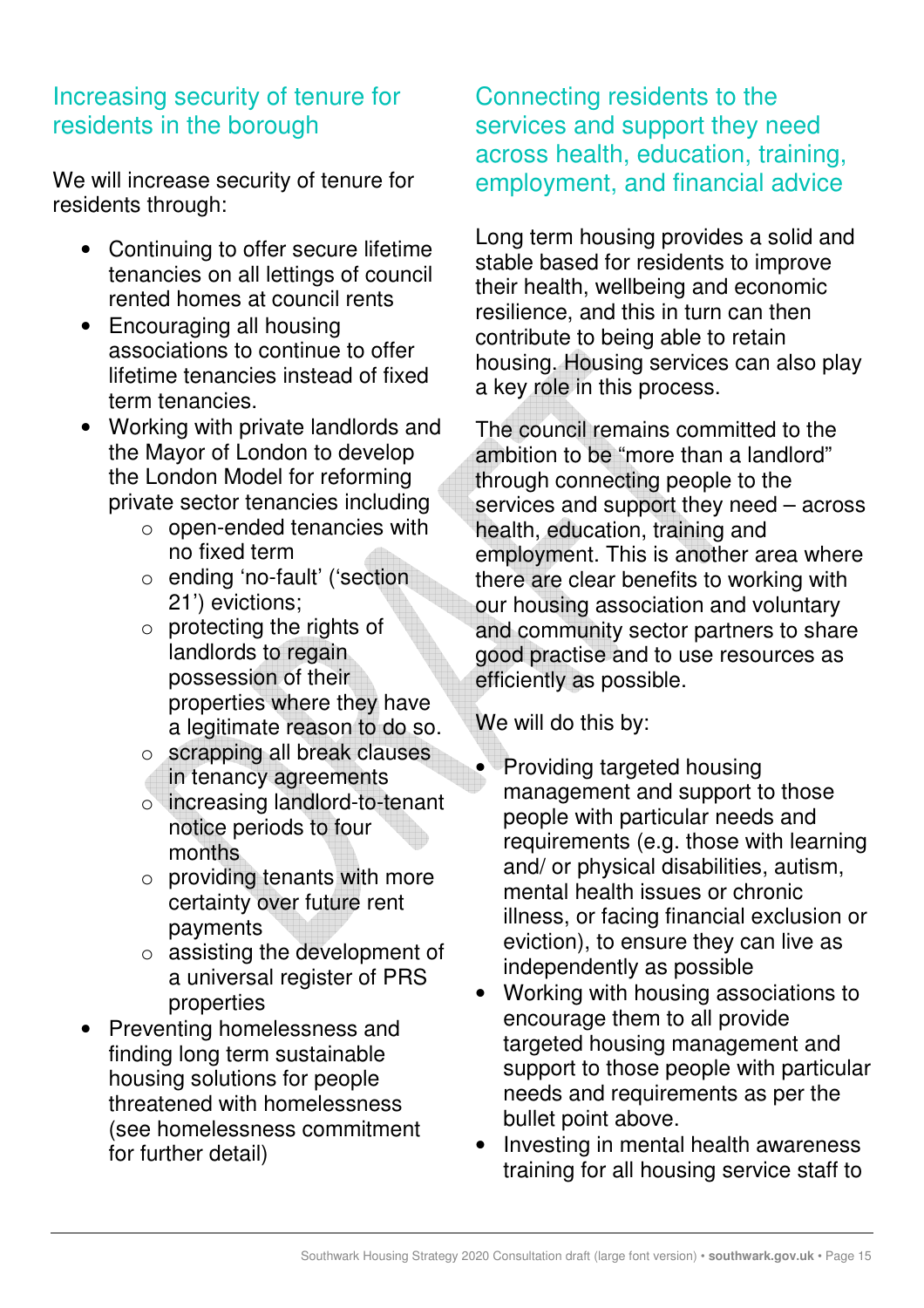help direct residents to the appropriate support where necessary.

- Training staff to help effectively support residents with issues around hoarding.
- Co-locating and providing online advice services to residents so that they have quick and easy access to financial advice, debt counselling and support services.
- Working in partnership with the Southwark CCG and the Voluntary Community Sector to understand the opportunities to improve social cohesion to tackle the sense of loneliness, particularly in social housing stock.
- Working in partnership with the CCG, council service and voluntary sectors to coordinate an approach to fuel poverty, focusing around advice, income maximisation, health and other energy efficiency schemes.
- Working with Tenants and Residents Associations and Housing Associations to explore the role of housing in the delivery of community food hubs to improve food security in the borough by linking food growers, community kitchens, training and surplus projects
- Supporting residents into jobs and apprenticeships, including those from vulnerable communities with particular barriers between them and employment opportunities. We will work to forge closer links between our housing services and our free employment service Southwark Works.

Supporting residents with specific needs to live as independently as possible for as long as possible in their own communities

Southwark is committed to being an Age Friendly and Dementia Friendly borough.

We are committed to increasing and supporting the independence of older residents, and people with disabilities, helping them to live long, healthy, happy lives in their own homes and communities for as long as possible.

Where remaining in their own home is not possible there needs to be adequate provision of specialist housing options which maximise independence and which reduces the need for other alternatives such as residential care.

There is a commitment to make connections across housing, health social care, education and employment which is articulated in Partnership Southwark. There is a number of work streams focused on residents with specific needs including those with mental health needs. Housing, Health and Adult Social Care are redesigning community services and making connections across their workforce to use their expertise to support those that need support to live as independently as possible.

#### **Providing support services for people**

• Improving access to disabled facilities grants and maximising access to funding opportunities, so that older people and people with disabilities who want to stay in their own home can do so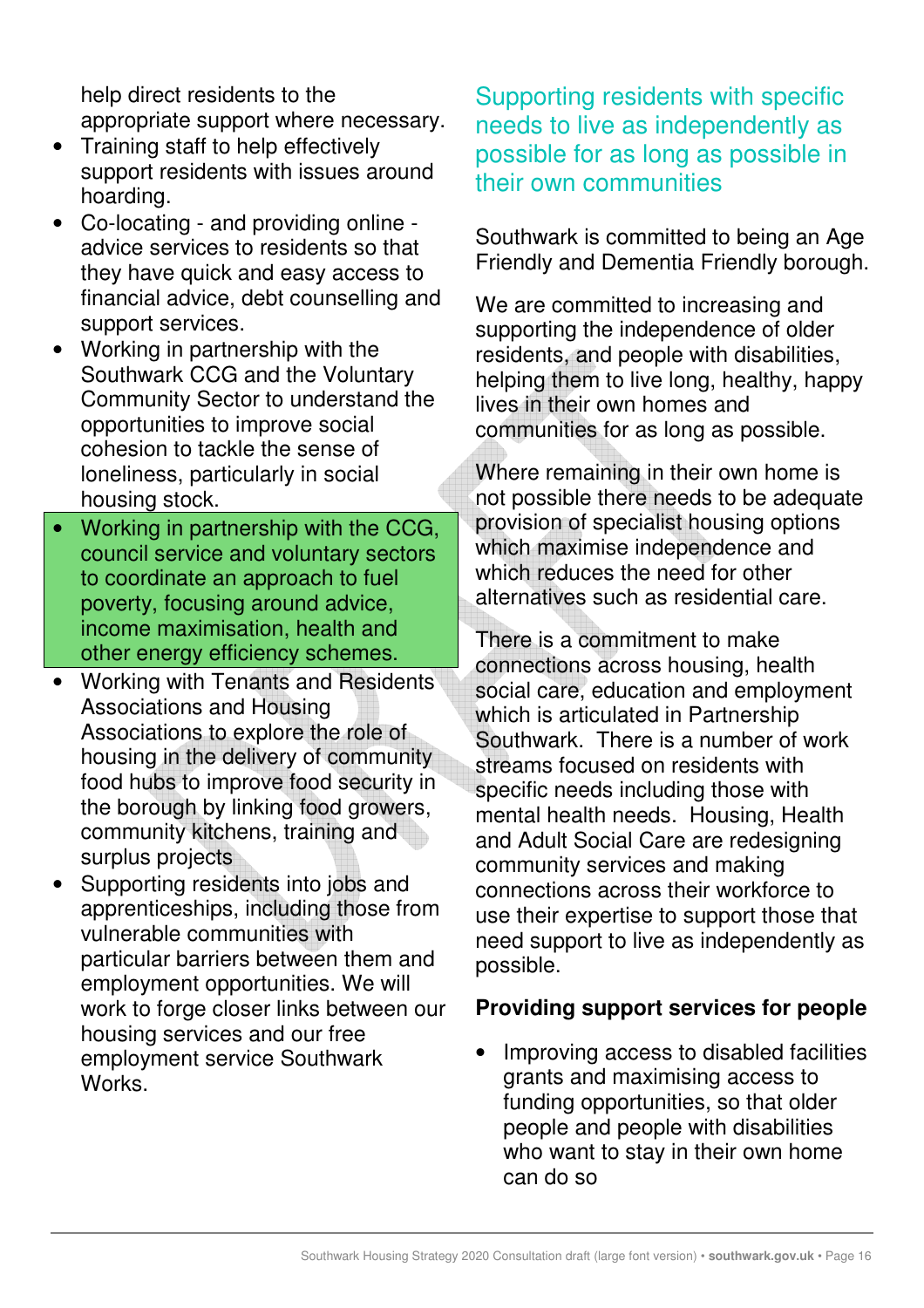- Delivering a handypersons and adaptations service that enables people to remain in their existing homes, or where this is not possible, assisting them to move to a more suitable home
- Exploring new technology, such as telecare and telehealth, to help people retain their independence at home
- As per Principle 1 Promoting our Smart Move scheme which provides an individually tailored package of financial and practical support, and home swaps to assist people to downsize to smaller homes, which may better suit their needs.

#### **Providing specific housing or facilities**

- Delivering additional extra/flexi care housing for older people, including a Centre of Excellence for people living with dementia and associated complex needs
- Delivering a Older People's Hub for people with social care needs, colocated on new extra care housing provision at Cator Street 2 development
- Carrying out improvements and service upgrades to sheltered housing schemes across Southwark (including improvements in digital accessibility and assistive technology)
- Providing alternatives to residential care for adults and young people with learning disabilities, physical disabilities and mental health issues so they can live independently in their own homes and as part of their local communities.
- Improve the Supported Housing Hostels service by reviewing the

assets and service model to improve the life chances of vulnerable tenants.

Preventing homelessness wherever possible, with a focus on finding long term sustainable housing solutions, and minimising use of temporary accommodation

We remain committed to preventing and reducing homelessness, tackling the main causes of homelessness and supporting those in need. The Council has developed a new Southwark Homelessness Strategy. The primary strategic focus is on finding long term sustainable housing solutions for people threatened with homelessness; offering high quality and innovative services to homeless households; and working with homeless households to explore the full range of housing options available to them. We will do this by:

- Improving coordination across the council and with partners to prevent homelessness through implementation of the 2018-22 Homelessness Strategy Action Plan
- Minimising use of temporary accommodation and keeping families out of bed and breakfast style accommodation
- Providing tenancy sustainment support services across all housing types to help people at risk of losing their homes
- Working with schools and colleges to better engage with children and young people around the realities of housing and homelessness
- Working with the voluntary sector through the Homelessness Forum to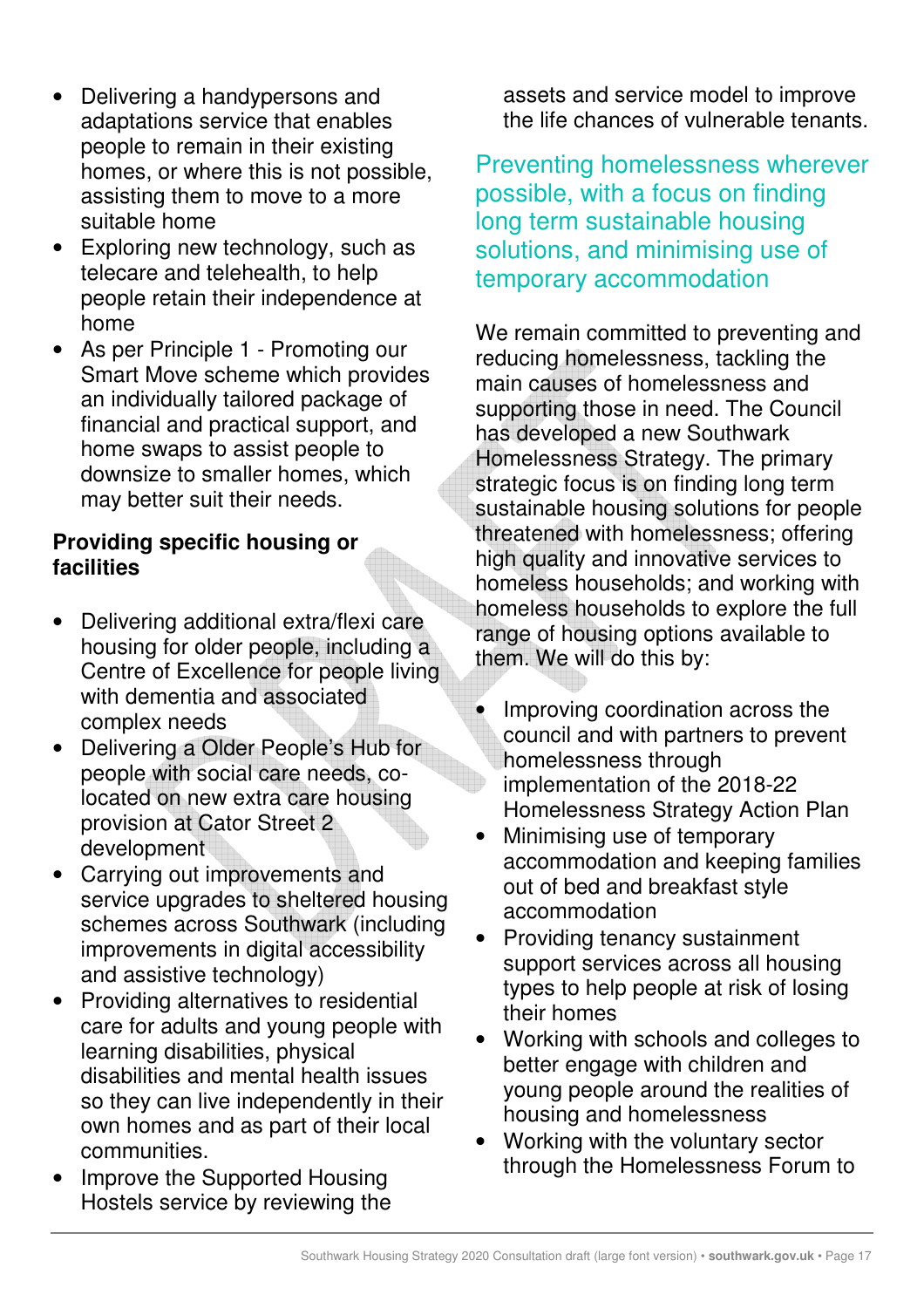make the most of the resources available to help homeless people

- Closely working with local housing associations to minimise evictions
- Providing quality debt advice and support with benefit maximisation and bidding support for residents, particularly for those affected by welfare reform changes. This will be achieved through joint working with the Citizens Advice Bureau, Blackfriars Advice and other agencies
- Ensuring that victims of domestic abuse and their children can remain safe in their homes, either through security in their home or supporting them into accommodation, either short or long term.
- Raising awareness in local agencies including the private rented sector, as to how housing and other advisory services can assist people at risk of homelessness
- Improving the capacity of council, named public bodies and voluntary sector services by providing induction training that ensures homeless prevention protocols are well known and properly deployed, especially when designing and commissioning services for the vulnerable
- Increasing the range of housing options for young people by jointly commissioning schemes for young people at risk of homelessness, on the edge of care and leaving care.
- Providing employment support through Southwark Works for residents at risk of homelessness or out of work.

#### Working in partnership locally and across London to bring an end to rough sleeping in Southwark

Rough sleeping is the most visible form of homelessness and has a terrible impact on health and wellbeing, significantly reducing life expectancy. The Southwark Homelessness Strategy sets out how we plan to deliver on our ambition to eliminate rough sleeping in the borough. We will do this by:

- Ensuring that no one new to the streets sleeps rough for a second night, no one lives on the streets of Southwark and rough sleeping is minimised by working with the Mayor of London and other key partners (particularly mental/ physical health, the police and treatment services. • Increasing the number of people assisted via the 'Routes Home' service" to support non-UK nationals that sleep rough in London, to explore their options away from the street including access to services in the UK and their country of origin.
- Preventing homelessness and rough sleeping amongst people with complex needs and individual with mental health issues by prioritising access to Southwark's Complex Needs Advisory Panel (CNAP) and agreeing long-term housing and support requirements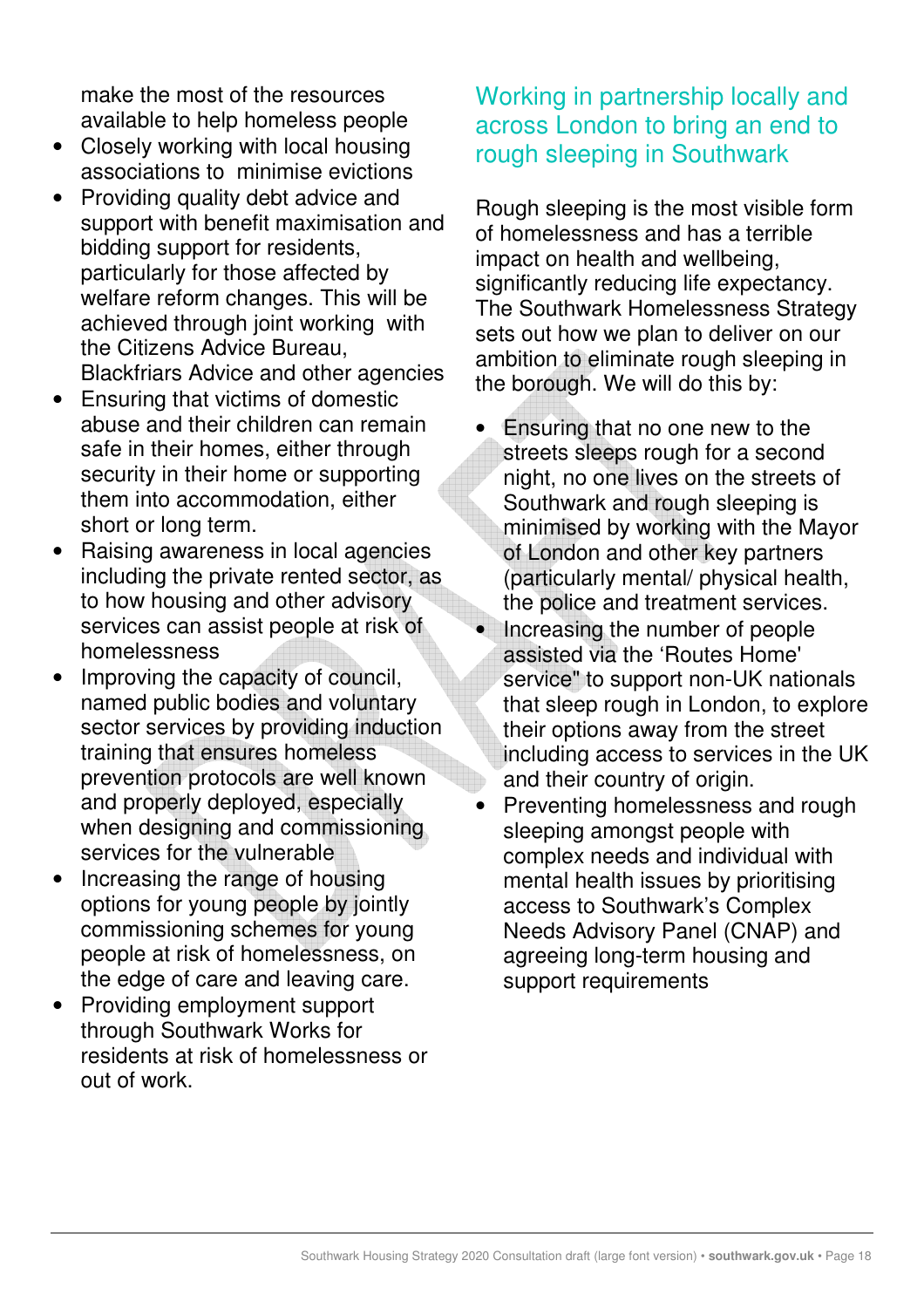### Principle 4. Empowering residents and communities to have pride and responsibility in the running of their homes and neighbourhoods

#### Our commitments under this principle:

- Enabling council tenants and homeowners to take greater control over their local housing services
- Working with local housing associations to promote resident involvement and a more consistent Southwark wide service standard
- Providing advice and assistance to tenants on their respective rights and responsibilities.
- Working in partnership with local residents to tackle crime and antisocial behaviour where it blights neighbourhoods and people's lives.

#### **Introduction**

Across the borough our neighbourhoods have become increasingly more diverse in terms of tenure, ethnic makeup and economic makeup. Factors such as the right to buy have increased the number of homeowners and private tenants living on council estates. And some units may have been built for outright sale or shared ownership. It is essential that communities can come together and take ownership of their neighbourhoods through an inclusive approach.

We are providing a menu of options for local communities to make decisions over the running of their areas, and will support innovation and collaboration in this area.

Principle 1 also explained how we intend to empower residents to have more

control over the regeneration happening in their areas through implementing the Regeneration that Works for All **Framework** 

We want to celebrate our housing estates ensuring these are well valued. We want people in the borough to take pride in their homes and their local area, and we are empowering residents to come together to make improvements to their estates to help ensure these are Great Estates.

We remain committed to working with residents to tackle the issues in their communities, specifically around issues such as anti social behaviour which can blight the lives of residents.

We are also keen to help our residents in all tenures to understand their rights, and their responsibilities so that they can take action to ensure improvements for themselves.

#### Enabling council tenants and homeowners to take greater control over their local housing services

Ensuring council tenants and homeowners have a strong voice in shaping our housing services, and the support they need to improve their estates and communities, is a key priority for the council.

We have proposed changes to our approach to resident involvement to reflect changes in how the housing service is run; the changing social and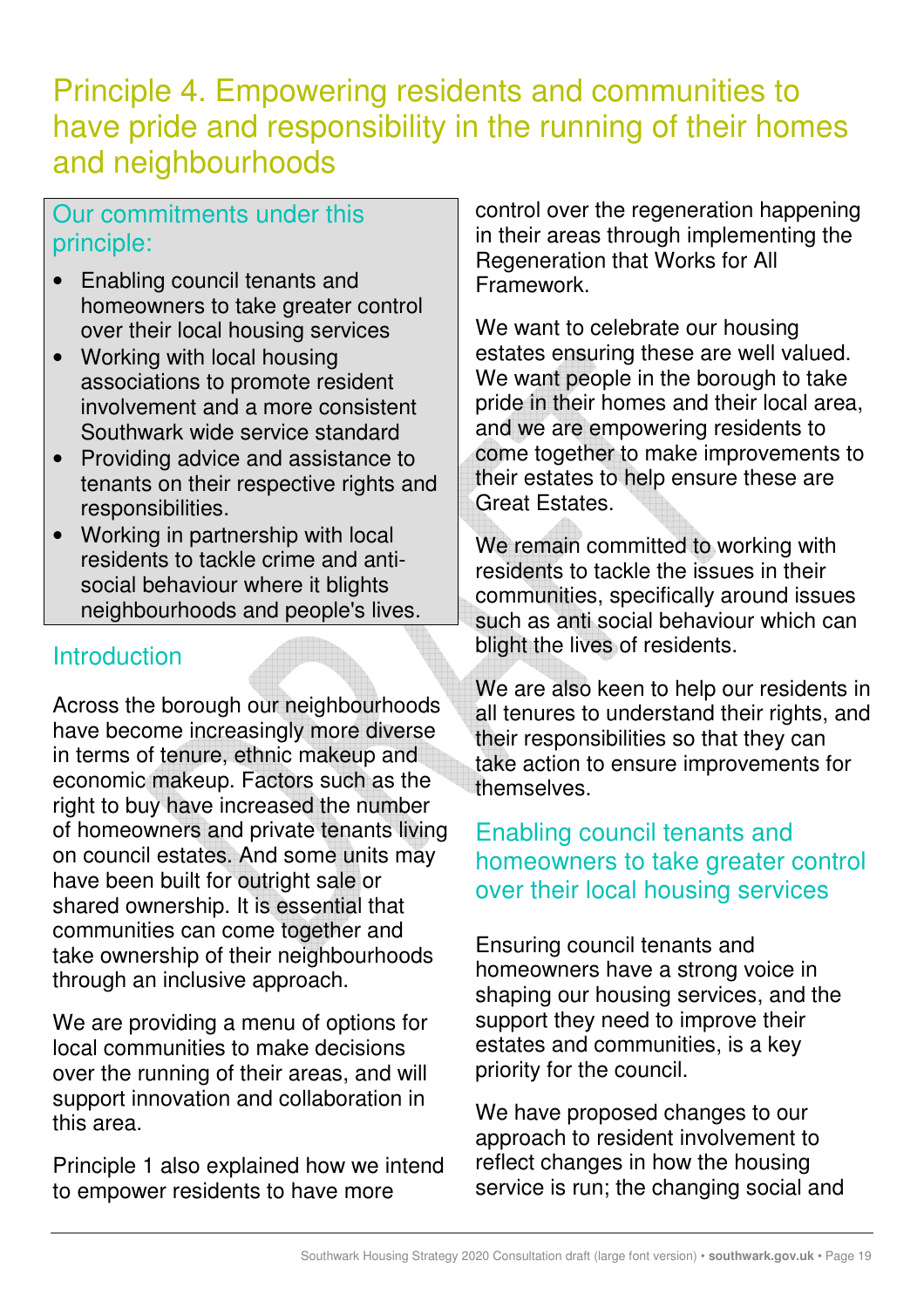cultural diversity of tenants and homeowners; and to respond to developments in technology including social media. These are currently being consulted on and the final outcomes will be updated in the final draft of this housing strategy.

To further enable council tenants and homeowners to take greater control over their local housing services we will be:

- Working with tenants, residents and homeowner groups to find new ways to engage so that more people can have their say
- Implementing the 'Empowering the Communities' programme to enable democracy at more local level.
- Encouraging development of TMOs on our estates by providing residents with the dedicated support that they need
- Implementing the Great Estates Guarantee so that every estate is clean, safe and cared for, and giving residents the tools to garden and improve their estate through new Estate Improvement Plans (as per principle 2).
- Supporting the creation of community led sustainable energy projects on estates to help residents reduce their energy bills
- Continuing the use of Southwark Homeowner service to provide a channel for leaseholders (and freeholders) to make independent representations to the council around quality of service delivery and value for money.
- Developing and delivering a cross departmental homeowners improvement plan (communicating

with homeowners and re-setting the relationship)

- Empowering homeowners by raising awareness of the choices they have
- Recognising and rewarding resident contributions, such as through the Housing Heroes award scheme
- Providing better on-line service/ 24 hour access to services and service information (especially repairs service)
- Improving high speed internet access across the borough, including free connections for TRA halls

#### Working with local housing associations to promote resident involvement and a more consistent Southwark wide service standard

Around 12% of the stock in Southwark is owned by housing associations and many of their estates neighbour council estates. We are exploring how we can ensure that housing association tenants have the same opportunities to have their say in the running of their homes and local areas. This will include:

• Demonstrating leadership through our own approach and sharing examples of good practice through the Southwark Housing Association Group (SOUHAG) including developing consistent responses and protocols on issues.

#### Providing advice and assistance to tenants on their respective rights and responsibilities.

The private sector has expanded considerably in recent years. But there is quite a range of condition levels in the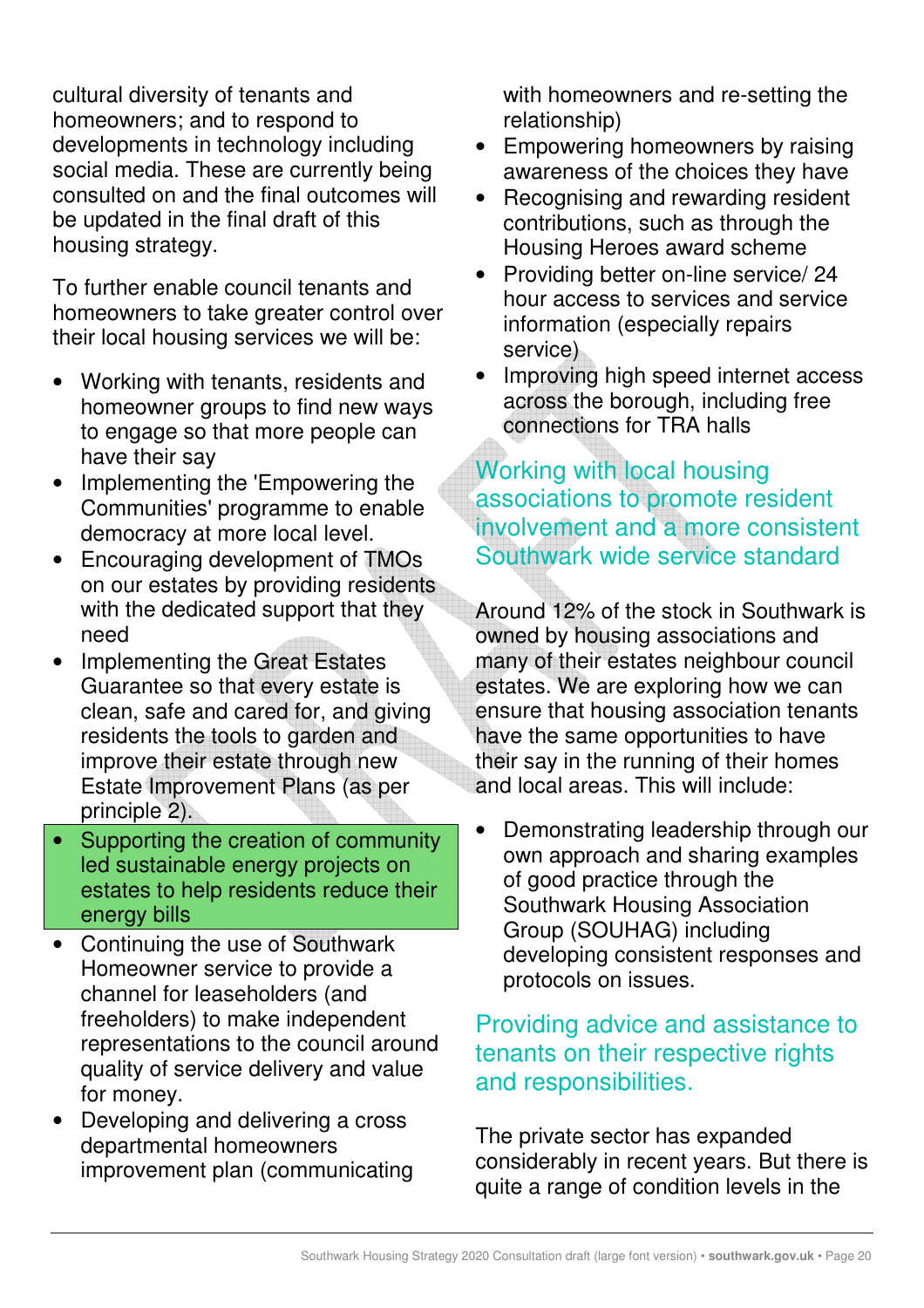sector and many examples of tenants being treated badly by their landlords. We want to empower residents by helping them to understand their rights and responsibilities. We will continue to do this through:

- Providing high quality advice to private tenants (and landlords), including details of any grants and loans available via the council's website
- Providing dedicated housing advice to private tenants threatened with illegal eviction.
- Introducing a Southwark Private Renters Union to support the council's work to improve the conditions of private renters.

Working in partnership with local residents to tackle crime and antisocial behaviour where it blights neighbourhoods and people's lives.

The council is committed to working with residents and our stakeholders to tackle all forms of anti-social behaviour; we will continue to do this by:

- Working with all stakeholders to tackle anti-social and criminal behaviour to protect the most vulnerable in our communities, including issues such as child sexual exploitation, criminal exploitation, community harm, anti-social behaviour (ASB) , knife crime, gun crime, drugs, trafficking, etc."
- Working with communities to find local solutions that help young people stay away from knives
- Taking enforcement action against perpetrators of domestic abuse wherever this is possible, and

ensuring that those that commit abuse do not receive any priority for rehousing.

- Developing a Violence Against Women and Girls strategy to tackle all forms of gender based violence
- Having zero-tolerance of hate crime.
- Tackling extremism, support people at risk and work with our communities to prevent radicalisation
- Using all available powers under the ASB Crime and Policing Act to deal with perpetrators of anti social behaviour
- Bringing communities together to solve problems collectively through key schemes such Cleaner, Greener, Safer (CGS), Neighbourhood fund, Tenants & Residents Social Improvement Grants (TRSIG), Neighbourhood Watch, Police ward panels, Positive Futures Fund, Democracy Fund, etc."
- Working with residents to design out crime from new developments while protecting access to communal areas and facilities.
- Supporting tenants to be a good neighbour by providing a pre-tenancy course on how to abide by their tenancy agreement, including acceptable behaviour standards, how to get involved and how to budget.

The Council is developing a SMART action plan to accompany the housing strategy. This will be updated on an annual basis. This will be available at

https://www.southwark.gov.uk/housing/h ousing-strategy